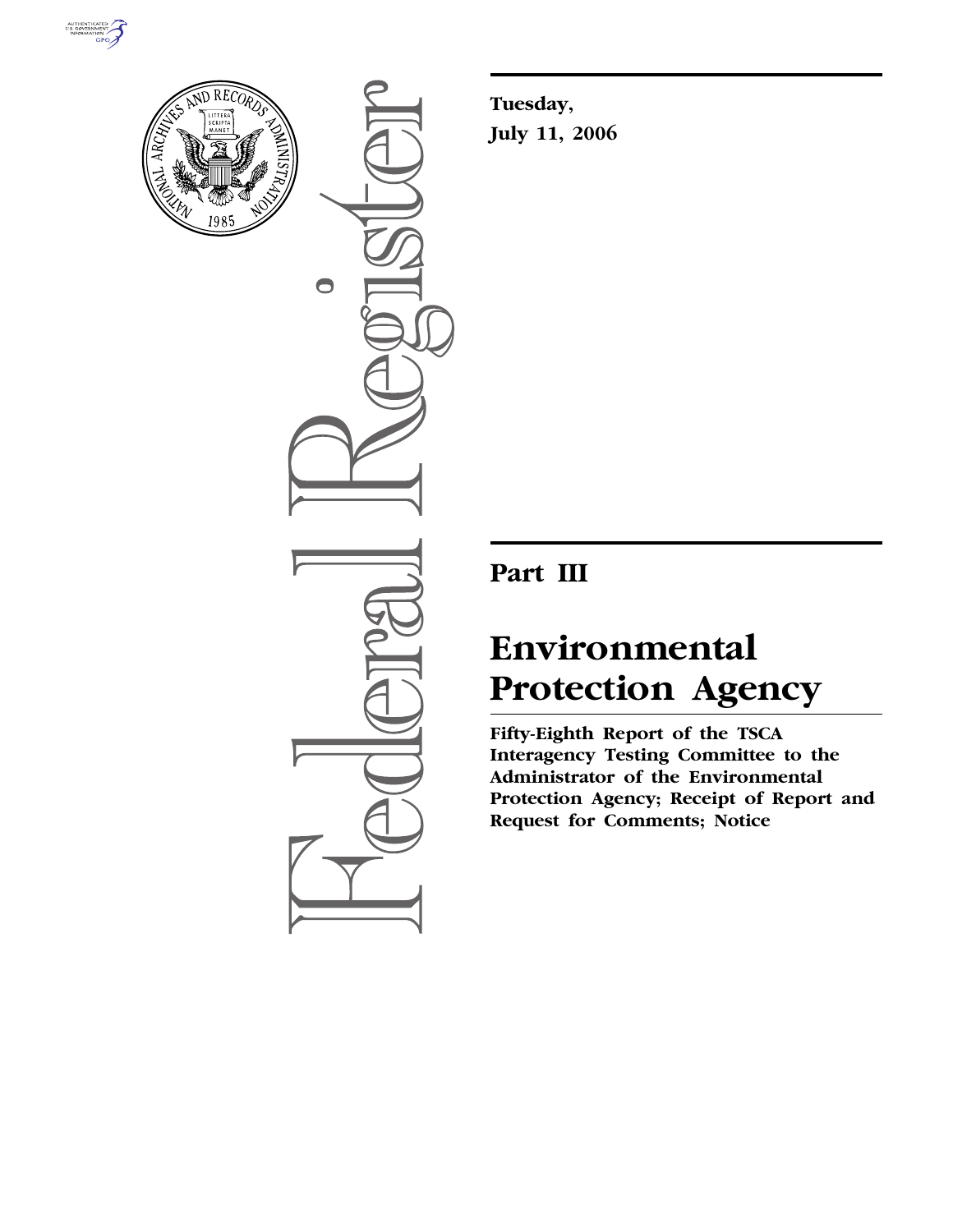#### **ENVIRONMENTAL PROTECTION AGENCY**

**[EPA–HQ–OPPT–2006–0470; FRL–8073–7]** 

#### **Fifty-Eighth Report of the TSCA Interagency Testing Committee to the Administrator of the Environmental Protection Agency; Receipt of Report and Request for Comments**

**AGENCY:** Environmental Protection Agency (EPA).

**ACTION:** Notice.

**SUMMARY:** The Toxic Substances Control Act (TSCA) Interagency Testing Committee (ITC) transmitted its Fifty-Eighth Report to the Administrator of EPA on May 31, 2006. In the  $58<sup>th</sup>$  ITC Report, which is included with this notice, the ITC is revising the TSCA section 4(e) *Priority Testing List* by removing 8 High Production Volume (HPV) orphan chemicals, 3 indium compounds, 12 tungsten compounds, and 12 vanadium compounds. Pursuant to the statements made in the 56<sup>th</sup> and 57th ITC Reports, the ITC is listing 286 new HPV chemicals in the appendix of this 58th ITC Report to provide interested Federal and State agencies, stakeholders, and the public with the Chemical Abstract Registry Numbers (CAS No.) and names of chemicals with production or importation volumes exceeding 1 million pounds on only the 2002 Inventory Update Rule (IUR). In addition, the ITC is providing sources of publicly available data on its website, *http://www.epa.gov/opptintr/itc*, for 120 of the 286 new HPV chemicals and 120 of the 235 new HPV chemicals listed in the 56th ITC Report. These include sources of acute and chronic toxicity, mutagenicity, reproductive effects or developmental toxicity, ecological effects, environmental fate and National Toxicology Program data for which there were publicly available studies. The ITC is providing these data sources to facilitate the efforts of Federal and State agencies, interested stakeholders, and members of the public in obtaining basic health effects and environmental data for new HPV chemicals.

**DATES:** Comments must be received on or before August 10, 2006.

**ADDRESSES:** Submit your comments, identified by docket identification (ID) number EPA–HQ–OPPT–2006–0470, by one of the following methods.

• Federal eRulemaking Portal: *http:// www.regulations.gov*. Follow the on-line instructions for submitting comments.

• *Mail*: Document Control Office (7407M), Office of Pollution Prevention and Toxics (OPPT), Environmental Protection Agency, 1200 Pennsylvania

Ave., NW., Washington, DC 20460– 0001.

• *Hand Delivery*: OPPT Document Control Office (DCO), EPA East, Rm. 6428, 1201 Constitution Ave., NW., Washington, DC, Attention: Docket ID number EPA–HQ–OPPT–2006–0470. The DCO is open from 8 a.m. to 4 p.m., Monday through Friday, excluding legal holidays. The telephone number for the DCO is (202) 564–8930. Such deliveries are only accepted during the DOC's normal hours of operation, and special arrangements should be made for deliveries of boxed information.

*Instructions*: Direct your comments to docket ID number EPA–HQ–OPPT– 2006–0470. EPA's policy is that all comments received will be included in the public docket without change and may be made available on-line at *http:// www.regulations.gov*, including any personal information provided, unless the comment includes information claimed to be Confidential Business Information (CBI) or other information whose disclosure is restricted by statute. Do not submit information that you consider to be CBI or otherwise protected through regulations.gov or email. The regulations.gov website is an ''anonymous access'' system, which means EPA will not know your identity or contact information unless you provide it in the body of your comment. If you send an e-mail comment directly to EPA without going through regulations.gov, your e-mail address will be automatically captured and included as part of the comment that is placed in the public docket and made available on the Internet. If you submit an electronic comment, EPA recommends that you include your name and other contact information in the body of your comment and with any disk or CD ROM you submit. If EPA cannot read your comment due to technical difficulties and cannot contact you for clarification, EPA may not be able to consider your comment. Electronic files should avoid the use of special characters, any form of encryption, and be free of any defects or viruses.

*Docket*: All documents in the docket are listed in the regulations.gov index. Although listed in the index, some information is not publicly available, e.g., CBI or other information whose disclosure is restricted by statute. Certain other material, such as copyrighted material, is not placed on the Internet and will be publicly available only in hard copy form. Publicly available docket materials are available electronically through regulations.gov or in hard copy at the OPPT Docket, EPA Docket Center (EPA/ DC), EPA West, Rm. B102, 1301 Constitution Ave., NW., Washington, DC. The EPA Docket Center Public Reading Room is open from 8:30 a.m. to 4:30 p.m., Monday through Friday, excluding legal holidays. The telephone number for the Public Reading Room is (202) 566–1744, and the telephone number for the OPPT Docket is (202) 566–0280.

#### **FOR FURTHER INFORMATION CONTACT:**

Colby Lintner, Regulatory Coordinator, Environmental Assistance Division (7408M), Office of Pollution Prevention and Toxics, Environmental Protection Agency, 1200 Pennsylvania Ave., NW., Washington, DC 20460–0001; telephone number: (202) 554–1404; e-mail address: *TSCA-Hotline@epa.gov*.

#### **SUPPLEMENTARY INFORMATION:**

#### **I. General Information**

#### *A. Does this Action Apply to Me?*

This notice is directed to the public in general. It may, however, be of particular interest to you if you manufacture (defined by statute to include import) and/or process TSCAcovered chemicals and you may be identified by the North American Industrial Classification System (NAICS) codes 325 and 32411. Because this notice is directed to the general public and other entities may also be interested, the Agency has not attempted to describe all the specific entities that may be interested in this action. If you have any questions regarding the applicability of this action to a particular entity, consult the person listed under **FOR FURTHER INFORMATION CONTACT**.

#### *B. What Should I Consider as I Prepare My Comments for EPA?*

1. *Submitting CBI*. Do not submit this information to EPA through regulations.gov or e-mail. Clearly mark the part or all of the information that you claim to be CBI. For CBI information in a disk or CD ROM that you mail to EPA, mark the outside of the disk or CD ROM as CBI and then identify electronically within the disk or CD ROM the specific information that is claimed CBI. In addition to one complete version of the comment that includes information claimed as CBI, a copy of the comment that does not contain the information claimed as CBI must be submitted for inclusion in the public docket. Information so marked will not be disclosed except in accordance with procedures set forth in 40 CFR part 2.

2. *Tips for preparing your comments*. When submitting comments, remember to: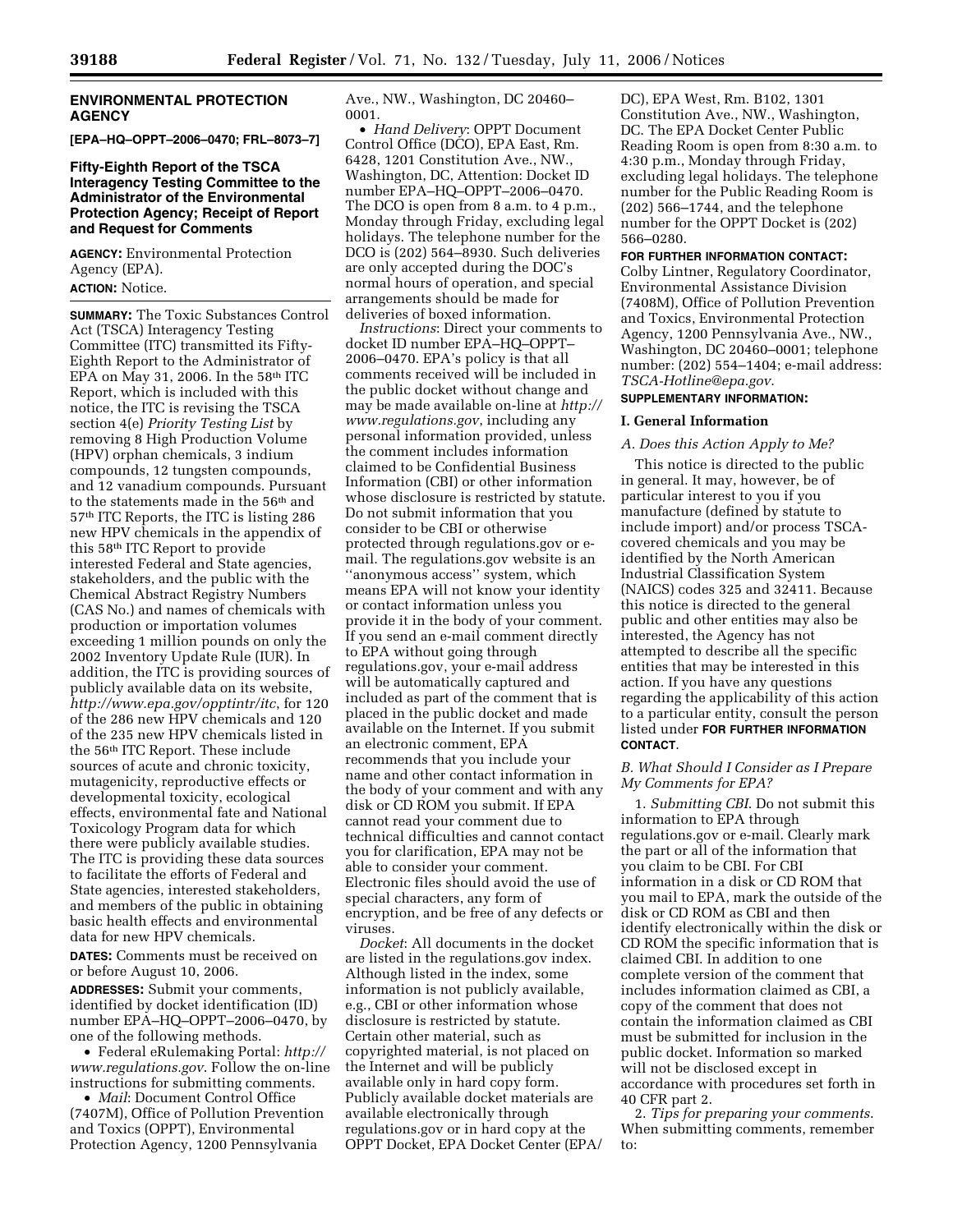i. Identify the document by docket ID number and other identifying information (subject heading, **Federal Register** date and page number).

ii. Follow directions. The Agency may ask you to respond to specific questions or organize comments by referencing a Code of Federal Regulations (CFR) part or section number.

iii. Explain why you agree or disagree; suggest alternatives and substitute language for your requested changes.

iv. Describe any assumptions and provide any technical information and/ or data that you used.

v. If you estimate potential costs or burdens, explain how you arrived at the estimate.

vi. Provide specific examples to illustrate your concerns, and suggested alternatives.

vii. Explain your views as clearly as possible, avoiding the use of profanity or personal threats.

viii. Make sure to submit your comments by the comment period deadline identified.

#### **II. Background**

The Toxic Substances Control Act (TSCA) (15 U.S.C. 260l *et seq*.) authorizes the Administrator of EPA to promulgate regulations under TSCA section 4(a) which requires the testing of chemicals and chemical groups in order to develop data relevant to determining the risks that such chemicals and chemical groups may present to health or the environment. Section 4(e) of TSCA established the ITC to recommend chemicals and chemical groups to the Administrator of EPA for priority testing consideration. Section 4(e) of TSCA directs the ITC to revise the TSCA section 4(e) *Priority Testing*  List at least every 6 months.

You may access additional information about the ITC at *http:// www.epa.gov/opptintr/itc* or through the website for OPPTS at *http:// www.epa.gov/opptsfrs/home/ opptsim.htm*.

#### *A. The ITC's 58*th *Report*

In this 58th ITC Report to the Administrator of EPA, the ITC is revising the TSCA section 4(e) *Priority Testing List* by removing 8 HPV orphan chemicals, 3 indium compounds, 12 tungsten compounds, and 12 vanadium compounds. Pursuant to the statements made in the 56<sup>th</sup> and 57<sup>th</sup> ITC Reports,

the ITC is listing 286 new HPV chemicals in the appendix of this 58th Report to provide interested Federal and State agencies, stakeholders, and the public with the CAS numbers and names of chemicals with production or importation volumes exceeding 1 million pounds on only the 2002 IUR. In addition, the ITC is providing sources of publicly available data on its website, *http://www.epa.gov/opptintr/itc*, for 120 of the 286 new HPV chemicals and 120 of the 235 new HPV chemicals listed in the 56th ITC Report. These include sources of acute and chronic toxicity, mutagenicity, reproductive effects or developmental toxicity, ecological effects, environmental fate and National Toxicology Program data for which there were publicly available studies. The ITC is providing these data sources to facilitate the efforts of Federal and State agencies, interested stakeholders, and members of the public in obtaining basic health effects and environmental data for new HPV chemicals.

*B. Status of the Priority Testing List* 

The ITC is revising the TSCA section 4(e) *Priority Testing List* by removing 8 HPV orphan chemicals, 3 indium compounds, 12 tungsten compounds, and 12 vanadium compounds.

#### **List of Subjects**

Environmental protection, Chemicals, Hazardous substances.

Dated: June 29, 2006.

#### **Charles M. Auer,**

*Director, Office Pollution Prevention and Toxics.* 

#### **Fifty-Eighth Report of the TSCA Interagency Testing Committee to the Administrator, U.S. Environmental Protection Agency**

#### **Table of Contents**

#### Summary

I. Background

- II. TSCA Section 8 Reporting
- A. TSCA Section 8 Reporting Rules B. ITC's Use of TSCA Section 8 and
- Other Information
- C. Previous Requests to Add Chemicals to the TSCA Section 8(a) PAIR and TSCA 8(d) HaSDR Rules
- III. ITC's Activities During this Reporting Period (December 2005 to May 2006)
- IV. Revisions to the TSCA Section 4(e) *Priority Testing List*: Chemicals Removed from the *Priority Testing List*
- A. HPV Orphan Chemicals
- B. Indium Compounds
- C. Tungsten Compounds
- D. Vanadium Compounds
- V. References
- VI. The TSCA Interagency Testing Committee
- Appendix to the 58th ITC Report— Chemical Abstracts Service Registry Number (CAS No.) and TSCA Inventory Names of 286 HPV Chemicals in the 2002 Inventory Update Rule, But Not in the 1990, 1994, or 1998 Inventory Update Rules

#### **SUMMARY**

The ITC is revising the Toxic Substances Control Act (TSCA) section 4(e) *Priority Testing List* by removing 8 High Production Volume (HPV) orphan chemicals, 3 indium compounds, 12 tungsten compounds, and 12 vanadium compounds. Pursuant to the statements made in the 56<sup>th</sup> and 57<sup>th</sup> ITC Reports, the ITC is listing 286 new HPV chemicals in the appendix of this 58th ITC Report to provide interested Federal and State agencies, stakeholders, and the public with the Chemical Abstracts Service Registry Number (CAS No.) and names of chemicals with production or importation volumes exceeding 1 million pounds on only the 2002 Inventory Update Rule (IUR). In addition, the ITC is providing sources of publicly available data on its website, *http://www.epa.gov/opptintr/itc*, for 120 of the 286 new HPV chemicals and 120 of the 235 new HPV chemicals listed in the 56th ITC Report. These include sources of acute and chronic toxicity, mutagenicity, reproductive effects or developmental toxicity, ecological effects, environmental fate and National Toxicology Program data for which there were publicly available studies. The ITC is providing these data sources to facilitate the efforts of Federal and State agencies, interested stakeholders, and members of the public in obtaining basic health effects and environmental data for new HPV chemicals.

The TSCA section 4(e) *Priority Testing List* is Table 1 of this unit.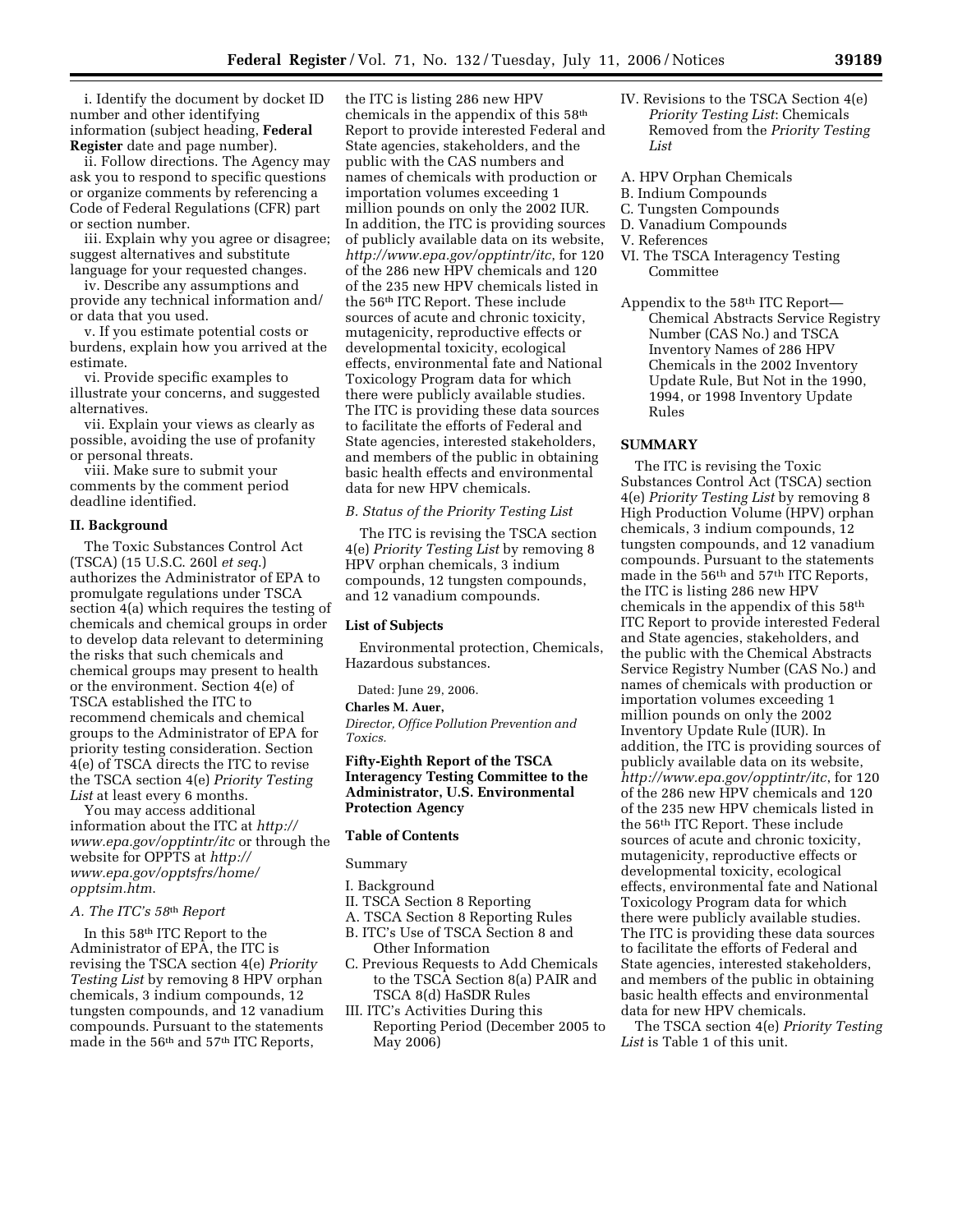| <b>ITC Report</b> | Date          | Chemical name/group                                            | Action      |
|-------------------|---------------|----------------------------------------------------------------|-------------|
| 31                | January 1993  | 13 Chemicals with insufficient dermal absorption<br>rate data  | Designated  |
| 32                | May 1993      | 16 Chemicals with insufficient dermal absorption<br>rate data  | Designated  |
| 35                | November 1994 | 4 Chemicals with insufficient dermal absorption<br>rate data   | Designated  |
| 37                | November 1995 | 4-tert-Butylphenol and Branched nonylphenol<br>(mixed isomers) | Recommended |
| 41                | November 1997 | Phenol, 4-(1,1,3,3-tetramethylbutyl)-                          | Recommended |
| 53                | November 2003 | 10 Tungsten compounds                                          | Recommended |
| 55                | December 2004 | 238 HPV orphan chemicals                                       | Recommended |
| 56                | August 2005   | 5 HPV orphan Chemicals                                         | Recommended |

#### TABLE 1.—TSCA SECTION 4(E) PRIORITY TESTING LIST (MAY 2006)

#### **I. Background**

The ITC was established by section 4(e) of TSCA ''to make recommendations to the Administrator respecting the chemical substances and mixtures to which the Administrator should give priority consideration for the promulgation of rules for testing under section 4(a).... At least every six months ..., the Committee shall make such revisions to the *Priority Testing List* as it determines to be necessary and transmit them to the Administrator together with the Committee's reasons for the revisions '' (Public Law 94–469, 90 Stat. 2003 *et seq*., 15 U.S.C. 2601 *et seq*.). ITC Reports are available from the ITC's website within a few days of submission to the Administrator and from EPA's website (*http:// www.epa.gov/fedrgstr*) after publication in the **Federal Register**. The ITC produces its revisions to the *Priority Testing List* with administrative and technical support from the ITC Staff, ITC Members, and their U.S. Government organizations, and contract support provided by EPA. ITC Members and Staff are listed at the end of this report.

#### **II. TSCA Section 8 Reporting**

#### *A. TSCA Section 8 Reporting Rules*

Following receipt of the ITC's report (and the revised *Priority Testing List*) by the EPA Administrator, the EPA's Office of Pollution Prevention and Toxics (OPPT) may add the chemicals from the revised *Priority Testing List* to the TSCA section 8(a) Preliminary Assessment Information Reporting (PAIR) or TSCA section 8(d) Health and Safety Data Reporting (HaSDR) rules. The PAIR rule requires manufacturers (including importers) of chemicals added to the

*Priority Testing List* to submit production and exposure reports (*http:// www.epa.gov/opptintr/chemtest/ pairform.pdf*). The HaSDR rule requires manufacturers (including importers) of chemicals added to the *Priority Testing List* to submit unpublished health and safety studies under TSCA section 8(d) that must be in compliance with the revised HaSDR rule (Ref. 1).

#### *B. ITC's Use of TSCA Section 8 and Other Information*

The ITC's use of TSCA section 8 and other information is described in the 52nd ITC Report (Ref. 2).

#### *C. Previous Requests to Add Chemicals to the TSCA Section 8(a) PAIR Rule and Section 8(d) HaSDR Rule*

In the 56th ITC Report, the ITC requested that EPA add 243 of the 251 HPV Challenge Program orphan chemicals on the *Priority Testing List* to TSCA section 8(a) PAIR and 8(d) HaSDR rules (Ref 3). HPV Challenge Program chemicals are those with U.S. annual production or importation volumes of 1 million pounds or more reported to EPA in response to the 1990 IUR (*http:// www.epa.gov/opptintr/chemrtk/ hpv*\_*1990.htm*) supplemented with some HPV chemicals from the 1994 IUR (*http://www.epa.gov/opptintr/chemrtk/ hpv*\_*1994.htm*). HPV Challenge Program orphan chemicals are those for which companies have not made commitments in accordance with EPA's Policy Regarding Acceptance of New Commitments to Sponsor Chemicals under the HPV Challenge Program. The June 27, 2005 policy is described in *http://www.epa.gov/chemrtk/ hpvpolcy.htm* and outlines a process by which EPA continues to encourage commitments from U.S. manufacturers

and importers of HPV Challenge Program chemicals and defines specific timelines for submitting test plans and robust summaries. At this time, the ITC is requesting that EPA not add the 8 HPV Challenge Program orphan chemicals listed in Tables 2 and 3 of the 56th ITC Report (Ref. 3) to the TSCA section 8(a) PAIR and 8(d) HaSDR rules for the reasons stated in section IV.A.1. of this report.

In the 56th ITC Report (Ref. 3), the ITC also requested that EPA add tungsten oxide  $(W_{10}O_{29})$  (CAS No. 12037–58–0) and tungsten oxide  $(W_{18}O_{49})$  (CAS No. 12037–57–9) to the TSCA section 8(a) PAIR rule. At this time, the ITC is requesting that EPA not add tungsten oxides, W10O29 (CAS No. 12037–58–0) and W18O49 (CAS No. 12037–57–9) to the TSCA section 8(a) PAIR rule for the reasons stated in section IV.A.2. of this report.

#### **III. ITC's Activities During this Reporting Period (December 2005 to May 2006)**

In the 56th ITC Report, the ITC discussed the Extended HPV (EHPV) Program of the American Chemistry Council (ACC), Soap and Detergent Association (SDA), and Synthetic Organic Chemical Manufacturers Association (SOCMA) and its dataavailability study of 235 new HPV chemicals with 1998 and 2002 IUR production or importation volume data greater than 1 million pounds (Ref. 3). In the 57th ITC Report, the ITC stated that a data-availability study of 286 new HPV chemicals with only 2002 IUR production or importation volume data greater than 1 million pounds may be made available after reviewing comments on the study of the 235 new HPV chemicals (Ref. 4).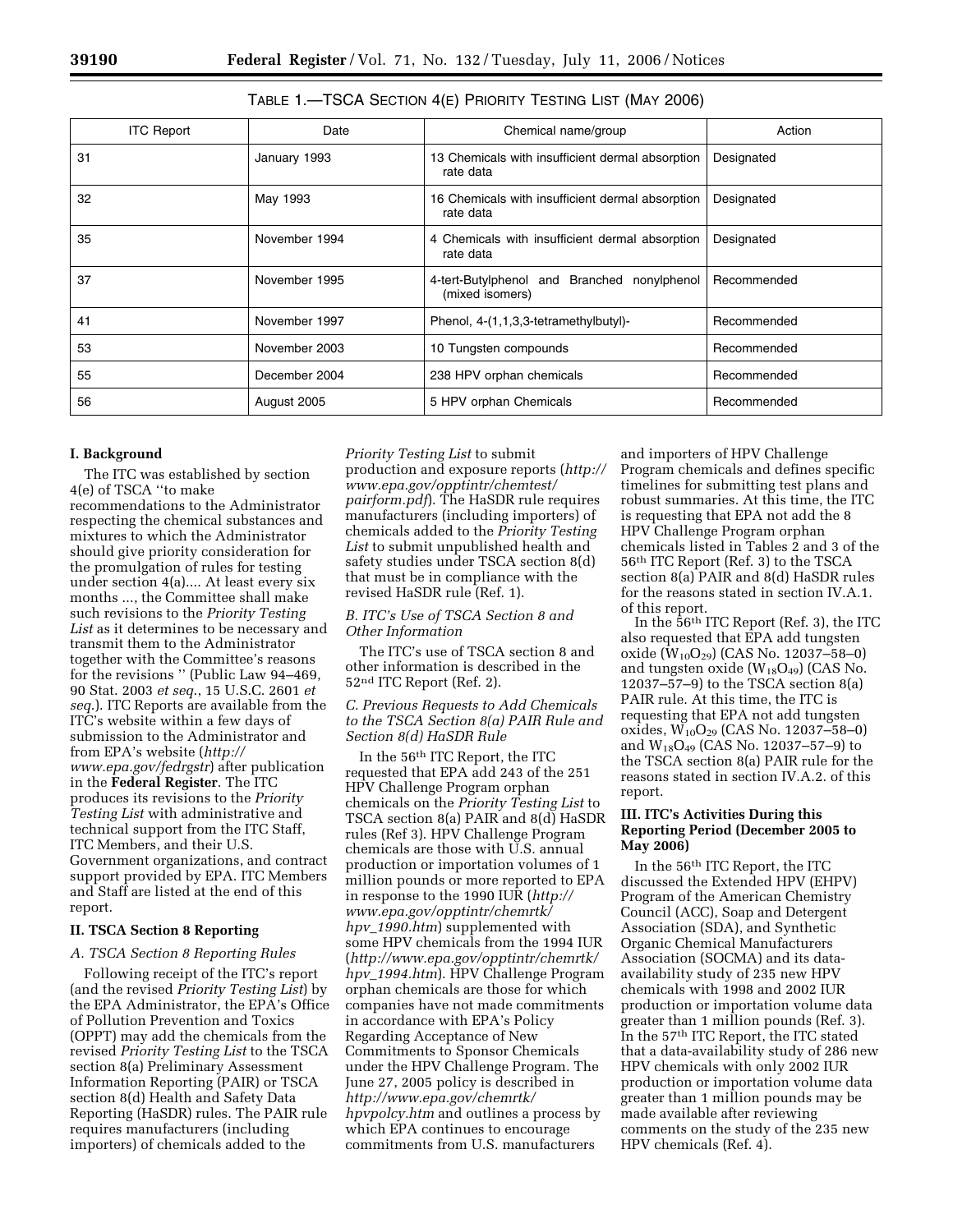In response to comments, the ITC is making publicly available on its website the data sources for 120 of the 235 new HPV chemicals and 120 of the 286 new HPV chemicals for which data were available. These sources are based on December 2004 and August 2005 dataavailability studies, respectively. Neither the 235 new HPV chemicals discussed in the 56th ITC Report, nor the 286 new HPV chemicals listed in the appendix of this 58th ITC Report, include chemicals that were in the EPA's HPV Challenge Program.

The methods that ITC used to conduct the data-availability study of the 286 new HPV chemicals (and the 235 new HPV chemicals discussed in the 56th ITC Report) were identical to the methods that EPA used for assessing the availability of data for the 1990 HPV Challenge Program List of Chemicals (*http://www.epa.gov/chemrtk/ hazchem.pdf*), but was expanded to include studies sponsored by the NTP (*http://ntp-server.niehs.nih.gov*). The methods that EPA used for the 1990 HPV chemicals were designed to determine if there were available studies for 6 endpoints (listed in this unit) that were required for the Organization for Economic Cooperation and Development (OECD) Screening Information Data Set (SIDS) dossiers. The methods were designed to determine if there were available studies for four health-effects endpoints (acute toxicity, chronic toxicity, mutagenicity, reproductive effects/developmental toxicity), ecological effects endpoints, environmental fate endpoints, and other health-effects endpoints (e.g., neurotoxicity and carcinogenicity) for which data might be available from the National Toxicology Program.

Also during this reporting period, the ITC discussed:

1. New commitments for the 251 HPV Challenge Program orphan chemicals on the TSCA section 4(e) *Priority Testing*  List from the 56<sup>th</sup> ITC Report (Ref. 3).

2. Information from the Indium Corporation of America and Umicore (formerly Arconium Specialty Alloys) related to the data needs for indium tin oxide (CAS No. 50926–11–9).

3. Reports submitted in response to the December 7, 2004 PAIR rule (Ref. 5) and information from the International Tungsten Industry Association related to the data needs for tungsten oxide (W18O49) (CAS No. 12037–57–9) and tungsten oxide (W10O29) (CAS No. 12037–58–0).

4. Data from the June 11, 2003 PAIR rule (Ref. 6) and a recent study that described the toxicity of vanadium compounds to mallard ducks and Canada geese (Ref. 7).

#### **IV. Revisions to the TSCA Section 4(e) Priority Testing List: Chemicals Removed from the Priority Testing List**

#### *A. HPV Orphan Chemicals*

The ITC is removing 8 HPV orphan chemicals from the *Priority Testing List*  (Table 2 of this unit).

#### TABLE 2.—HPV ORPHAN CHEMICALS BEING REMOVED FROM THE PRI-ORITY TESTING LIST

| CAS No.        | Chemical name                                                     |
|----------------|-------------------------------------------------------------------|
| 78–42–2        | Phosphoric acid, tris(2-<br>ethylhexyl) ester                     |
| $140 - 08 - 9$ | Ethanol, 2-chloro-, phosphite<br>(3:1)                            |
| 12645-31-7     | Phosphoric acid, 2-<br>ethylhexyl ester                           |
| 25586-42-9     | Phosphorous acid,<br>tris(methylphenyl) ester                     |
| 68511-40-0     | 1-Propanamine, 3-<br>(tridecyloxy)-, branched                     |
| 68553-14-0     | Hydrocarbons, $C_{8-11}$                                          |
| 68953-70-8     | Oxirane, reaction products<br>with ammonia, distn. resi-<br>dues  |
| 70024-67-8     | Benzenesulfonic acid, C <sub>16</sub> -<br>$_{24}$ -alkyl derives |

The ITC is removing these 8 HPV orphan chemicals because test plans and robust summaries were submitted to the EPA in compliance with the Policy Regarding Acceptance of New Commitments to Sponsor Chemicals under the HPV Challenge Program. At

this time, 243 HPV orphan chemicals remain on the *Priority Testing List*.

#### *B. Indium Compounds*

In the 47th ITC Report, the ITC added 37 indium compounds to the *Priority Testing List* to obtain importation, production, use, exposure, and health effects information to meet U.S. Government data needs (Ref. 8). Twenty-eight indium compounds were removed from the *Priority Testing List*  because no production or importation data were submitted to EPA in response to the July 26, 2001 PAIR rule (Ref. 9). These 28 indium compounds are listed in the 51st ITC Report (Ref. 10). The remaining 9 indium compounds were added to the May 4, 2004 TSCA section 8(d) HaSDR rule (Ref. 11). In the 56<sup>th</sup> ITC Report (Ref. 3), the ITC removed 6 of the 9 indium compounds remaining on the *Priority Testing List* because information submitted in response to the PAIR rule suggested low potential for occupational exposure and because only one study (acute toxicity of indium chloride) was submitted in response to the HaSDR rule.

In this 58th ITC Report, the ITC is removing indium (CAS No. 7440–74–6), indium tin oxide (CAS No. 50926–11– 9), and indium phosphide (CAS No. 22398–80–7) from the *Priority Testing List* because information submitted in response to the July 26, 2001 PAIR rule (Ref. 9) and information submitted by the Indium Corporation of America and Umicore suggested low potential for occupational exposure and because no studies for these indium compounds were submitted in response to the May 4, 2004 HaSDR rule (Ref. 11).

#### *C. Tungsten Compounds*

In the 53rd ITC Report, the ITC added 20 tungsten compounds to the *Priority Testing List* to obtain importation, production, use, exposure, and health effects information to meet U.S. Government data needs (Ref. 12). The ITC is removing 10 tungsten compounds from the *Priority Testing List* because information submitted in response to the December 7, 2004 PAIR rule (Ref. 5) suggested low potential for occupational exposure (Table 3 of this unit).

#### TABLE 3.—TUNGSTEN COMPOUNDS BEING REMOVED FROM THE PRIORITY TESTING LIST

| CAS No.    | Chemical name                               |
|------------|---------------------------------------------|
| 7790-60-5  | Tungstate ( $WO42$ ), dipotassium, (T-4)-   |
| 7790-85-4  | Cadmium tungsten oxide (CdWO <sub>4</sub> ) |
| 11105-11-6 | Tungsten oxide ( $WO3$ ), hydrate           |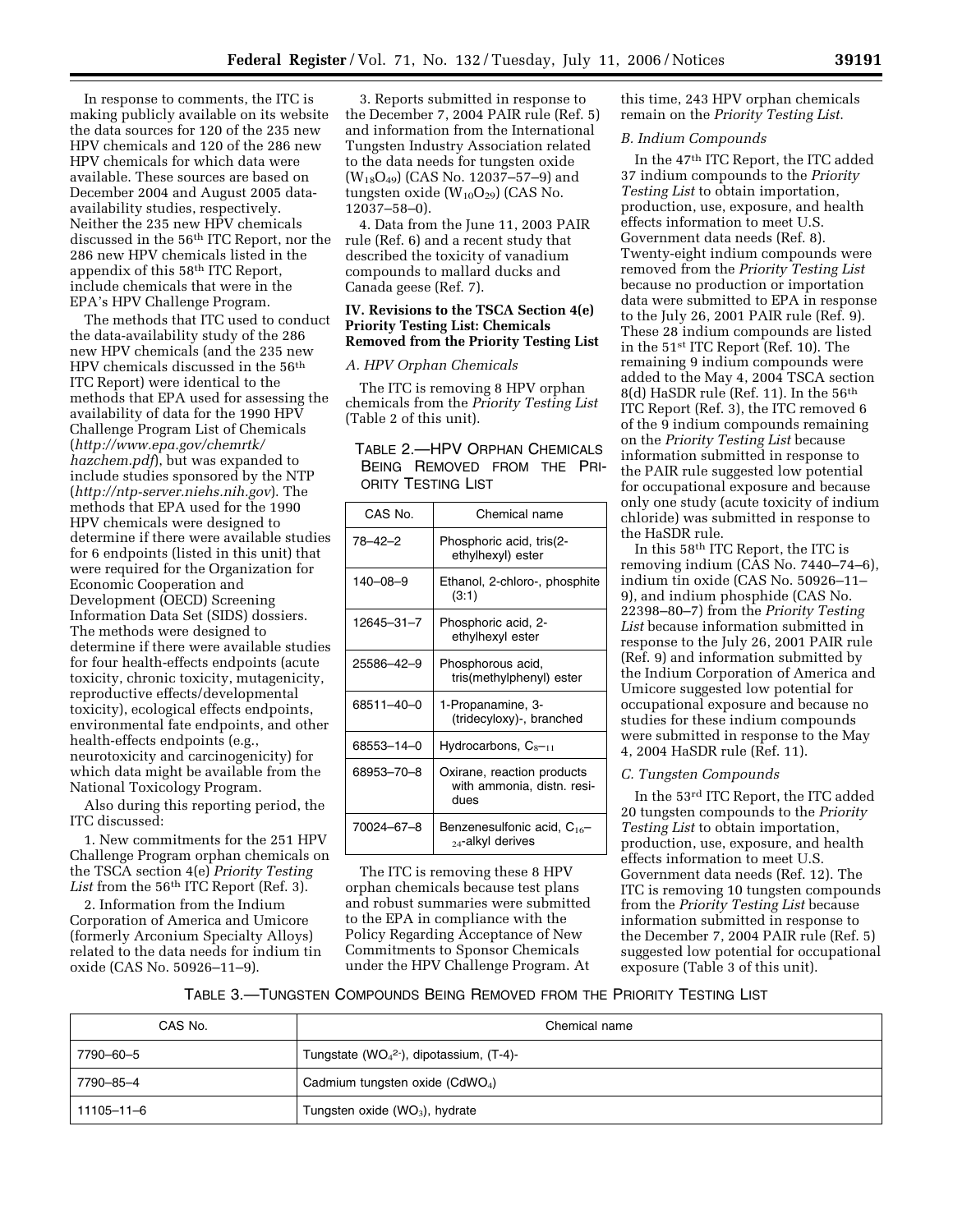#### TABLE 3.—TUNGSTEN COMPOUNDS BEING REMOVED FROM THE PRIORITY TESTING LIST—Continued

| CAS No.          | Chemical name                                                                                                                                                                                                              |
|------------------|----------------------------------------------------------------------------------------------------------------------------------------------------------------------------------------------------------------------------|
| $11120 - 01 - 7$ | Sodium tungsten oxide                                                                                                                                                                                                      |
| 12027-38-2       | Tungstate(4-),[.mu.12-[orthosilicato(4-)-.kappa.O:.kappa.O:.kappa.O:.kappa.O':.kappa.O':.kappa.O':<br>.kappa.O".kappa.O":.kappa.O":.kappa.O"":kappa.O"":.kappa.O""]]tetracosa-.mu.-<br>oxododecaoxododeca-,t tetrahydrogen |
| 12067–99–1       | Tungsten hydroxide oxide phosphate                                                                                                                                                                                         |
| 12141-67-2       | Tungstate $(W_{12}(OH)_2O_{38}^6)$ , hexasodium                                                                                                                                                                            |
| $13283 - 01 - 7$ | Tungsten chloride (WCl <sub>6</sub> ), $(OC-6-11)$ -                                                                                                                                                                       |
| 14040-11-0       | Tungsten carbonyl ( $W(CO)_{6}$ ), (OC-6-11)-                                                                                                                                                                              |
| $23321 - 70 - 2$ | Tungsten oxide $(WO_3)$ , dihydrate                                                                                                                                                                                        |

Table 4 of this unit lists the 10 tungsten compounds remaining on the *Priority Testing List*.

TABLE 4.— TUNGSTEN COMPOUNDS REMAINING ON THE PRIORITY TEST-ING LIST

| CAS No.         | Chemical name                                                       |
|-----------------|---------------------------------------------------------------------|
| $1314 - 35 - 8$ | Tungsten oxide $(WO_3)$                                             |
| 7440-33-7       | Tungsten                                                            |
| 7783-03-1       | Tungstate (WO <sub>4</sub> <sup>2-</sup> ), dihydro-<br>gen, (T-4)- |
| 7783-82-6       | Tungsten fluoride (WF <sub>6</sub> ),<br>$(OC-6-11)$ -              |
| 10213-10-2      | Tungstate ( $WO42$ ), diso-<br>dium, dihydrate, (T-4)-              |
| 11120-25-5      | Tungstate $(W_{12}(OH)_2O_{40}^{10})$ ,<br>decaammonium             |
| 12028-48-7      | Tungstate $(W_{12}(OH)_2O_{38}^{6-})$ ,<br>hexaammonium             |
| 12036-22-5      | Tungsten oxide $(WO2)$                                              |
| 12138-09-9      | Tungsten sulfide ( $WS2$ )                                          |
| 13472-45-2      | Tungstate ( $WO42$ ), diso-<br>dium, (T-4)-                         |

In the 56th ITC Report (Ref. 3), the ITC added tungsten oxide  $(W_{18}O_{49})$  (CAS No. 12037–57–9) and tungsten oxide  $(W_{10}O_{29})$  (CAS No. 12037–58–0) to the *Priority Testing List*. The ITC is requesting EPA not add these two tungsten oxides to the TSCA section 8(a) PAIR rule because information submitted by the International Tungsten Industry Association outlined the problems associated with reporting production of specific tungsten oxides and difficulties of estimating worker exposures for specific tungsten oxides.

#### *D.Vanadium Compounds*

In the 51st ITC Report, the ITC added 43 vanadium compounds to the *Priority Testing List* to obtain importation, production, use, exposure, and health effects information to meet U.S. Government data needs (Ref. 10). At the ITC's request, the EPA added the 43 vanadium compounds to the June 11, 2003 PAIR rule (Ref. 6). In the 54th ITC Report, the ITC removed 25 vanadium compounds from the *Priority Testing List* because information submitted in response to the PAIR rule suggested low potential for occupational exposure (Ref. 13). In the 56th ITC Report, the ITC removed an additional 6 vanadium compounds from the *Priority Testing List* because they were unlikely to be impoundment contaminants (Ref. 3).

At this time, the ITC is removing the remaining 12 vanadium compounds from the *Priority Testing List* (Table 5 of this unit).

TABLE 5.—VANADIUM COMPOUNDS BEING REMOVED FROM THE PRI-ORITY TESTING LIST

| CAS No.   | Chemical name                                                                  |
|-----------|--------------------------------------------------------------------------------|
| 1314-34-7 | Vanadium oxide $(V_2O_3)$ [Va-<br>nadium trioxide]                             |
| 1314-62-1 | Vanadium oxide $(V_2O_5)$ [Va-<br>nadium pentoxide]                            |
| 7632-51-1 | Vanadium chloride (VCl <sub>4</sub> ),<br>(T-4)- [Vanadium tetra-<br>chloridel |
| 7727-18-6 | Vanadium, trichlorooxo-, (T-<br>4)- [Vanadium<br>oxytrichloridel               |
| 7803-55-6 | Vanadate (VO $_3$ <sup>1-</sup> ), ammo-<br>nium [Ammonium<br>metavanadate]    |

### TABLE 5.—VANADIUM COMPOUNDS BEING REMOVED FROM THE PRI-ORITY TESTING LIST—Continued

| CAS No.    | Chemical name                                                              |
|------------|----------------------------------------------------------------------------|
| 12166-27-7 | Vanadium sulfide (VS)                                                      |
| 12604-58-9 | Vanadium alloy, base,<br>V.C.Fe (Ferrovanadium)                            |
| 13517-26-5 | Sodium vanadium oxide<br>$(Na_4V_2 O_7)$ [Sodium<br>pyrovanadate]          |
| 13718-26-8 | Vanadate (VO <sub>3</sub> <sup>1-</sup> ), sodium<br>[Sodium metavanadate] |
| 13721-39-6 | Sodium vanadium oxide<br>$(Na_3VO_4)$ [Sodium<br>orthovanadatel            |
| 13769-43-2 | Vanadate $(VO31-)$ , potas-<br>sium [Potassium<br>metavanadate]            |
| 14059-33-7 | Bismuth vanadium oxide<br>(BiVO <sub>4</sub> )                             |

The ITC is removing these 12 vanadium compounds from the *Priority Testing List* after reviewing information submitted by the American Petroleum Institute and Electric Power Research Institute that was discussed in the 56th ITC Report (Ref. 3), comments from the Color Pigments Manufacturers Association on bismuth vanadium oxide manufacturing and product formulation (Refs. 14, 15, 16), reports submitted in response to the June 11, 2003 PAIR rule (Ref. 6), and data published by Rattner et al. (Ref. 7).

Most of the 12 vanadium compounds have the potential to contaminate impoundments (fluid-filled depressions) at industrial facilities. However, as discussed in the 56th ITC Report (Ref. 3), the American Petroleum Institute reported < 1 part per billion (ppb) vanadium in one of their member's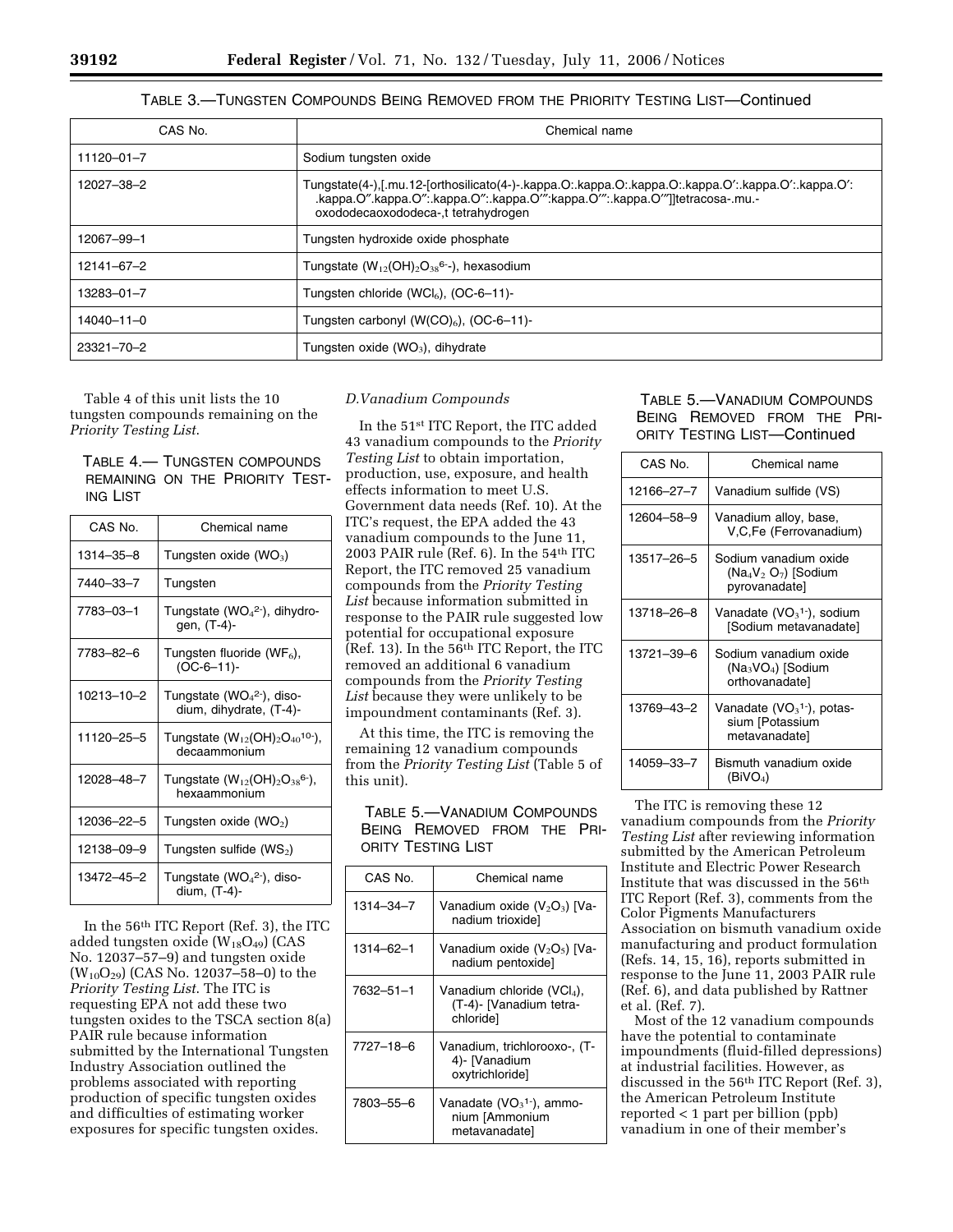waste ponds and Electric Power Research Institute suggested that concentrations of vanadium compounds in fly-ash ponds would likely range from 10 to 100 ppb vanadium. These concentrations are far less than the 467,000 ppb vanadium in the acidic (pH 4.5) Delaware petroleum refinery fly-ash pond in which over 50 Canada geese died.

The ITC is removing these 12 vanadium compounds from the *Priority Testing List* because most impoundments are likely to be alkaline (causing the vanadium compounds to precipitate) and because the American Petroleum Institute and Electric Power Research Institute data suggested that impoundments contain low concentrations of vanadium relative to the avian lethal concentrations reported by Rattner et al. (Ref. 7).

#### **V. References**

1. EPA. 1998. Revisions to Reporting Regulations under TSCA Section 8(d) (63 FR 15765, April 1, 1998) (FRL– 5750–4). Available on-line at: *http:// www.epa.gov/fedrgstr*.

2. ITC. 2003. Fifty-Second Report of the ITC. **Federal Register** (68 FR 43608, July 23, 2003) (FRL–7314–4). Available on-line at: *http://www.epa.gov/fedrgstr*.

3. ITC. 2005. Fifty-Sixth Report of the ITC. **Federal Register** (70 FR 61520, October 24, 2005) (FRL–7692–1). Available on-line at: *http:// www.epa.gov/fedrgstr*.

4. ITC. 2005. Fifty-Seventh Report of the ITC. **Federal Register** (70 FR76358, December 23, 2005) (FRL–7692–1). Available on-line at: *http:// www.epa.gov/fedrgstr*.

5. EPA. 2004. Preliminary Assessment Information Reporting; Addition of Certain Chemicals. **Federal Register** (69 FR 70552, December 7, 2004) (FRL– 7366–8). Available on-line at: *http:// www.epa.gov/fedrgstr*.

6. EPA. 2003. Preliminary Assessment Information Reporting; Addition of Certain Chemicals. **Federal Register** (68 FR 34832, June 11, 2003) (FRL–7306–7). Available on-line at: *http:// www.epa.gov/fedrgstr*.

7. Rattner, B.A., M.A. McKernan, K.M. Eisenreich, W.A. Link, G. Olsen, D.J. Hoffman, K.A. Knowles, and P.C. McGowan. 2005. Toxicity and hazard of vanadium to mallard ducks (*Anas platyrhynchos*) and Canada geese (*Branta canadensis*). *Journal of Toxicology and Environmental Health*. Part A 69:331–351.

8. ITC. 2001. Forty-Seventh Report of the ITC. **Federal Register** (66 FR 17768, April 3, 2001) (FRL–6763–6). Available on-line at: *http://www.epa.gov/fedrgstr*.

9. EPA. 2001. Preliminary Assessment Information Reporting; Addition of Certain Chemicals. **Federal Register** (66 FR 38955, July 26, 2001) (FRL–6783–6). Available on-line at: *http:// www.epa.gov/fedrgstr*.

10. ITC. 2002. Fifty-First Report of the ITC. **Federal Register** (68 FR 8976, February 26, 2003) (FRL–7285–7). Available on-line at: *http:// www.epa.gov/fedrgstr*.

11. EPA. 2004. Health and Safety Data Reporting; Addition of Certain Chemicals. **Federal Register** (69 FR 24517, May 4, 2004) (FRL–7322–8). Available on-line at: *http:// www.epa.gov/fedrgstr*.

12. ITC. 2004. Fifty-Third Report of the ITC. **Federal Register** (69 FR 2467, January 15, 2004) (FRL–7335–2). Available on-line at: *http:// www.epa.gov/fedrgstr*.

13. ITC. 2004. Fifty-Fourth Report of the ITC. **Federal Register** (69 FR 33527, June 15, 2004) (FRL–7359–6). Available on-line at: *http://www.epa.gov/fedrgstr*.

14. Color Pigment Manufacturers Association (CPMA). 2003. May 21, 2003 letter to Dr. John D. Walker, re: CPMA's comments on the ITC's Fifty-First Report. EPA Document Control Number 400060000054.

15. CPMA. 2004. March 9, 2004 letter to Dr. John D. Walker, re: CPMA's comments on the characteristics, use and exposure for bismuth vanadate color pigments. EPA Document Control Number 400060000055.

16. CPMA. 2006. January 20, 2006 letter to Dr. John D. Walker, re: CPMA's comments on the ITC's Fifty-Sixth and Fifty-Seventh Reports regarding characteristics, use and exposure for bismuth vanadate. EPA Document Control Number 400060000053.

#### **VI. The TSCA Interagency Testing Committee**

#### **Statutory Organizations and Their Representatives**

*Council on Environmental Quality*  Vacant

*Department of Commerce* 

*National Institute of Standards and Technology* 

Dianne Poster, Member, Vice Chair

*National Oceanographic and Atmospheric Administration*  Tony Pait, Member Thomas P. O'Connor, Alternate

*Environmental Protection Agency*  Gerry Brown, Member Paul Campanella, Alternate

*National Cancer Institute*  Shen Yang, Member Alan Poland, Alternate

*National Institute of Environmental Health Sciences* 

> John Bucher, Member Scott Masten, Alternate

*National Institute for Occupational Safety and Health* 

> Dennis W. Lynch, Member Mark Toraason, Alternate

*National Science Foundation*  Marge Cavanaugh, Member, Chair Parag R. Chitnis, Alternate

*Occupational Safety and Health Administration* 

Maureen Ruskin, Member, Chair

#### **Liaison Organizations and Their Representatives**

*Agency for Toxic Substances and Disease Registry* 

Daphne Moffett, Member Glenn D. Todd, Alternate

*Consumer Product Safety Commission*  Jacqueline Ferrante, Member

*Department of Agriculture*  Clifford P. Rice, Member Laura L. McConnell, Alternate

*Department of Defense*  Shannon Cunniff, Member

*Department of the Interior*  Barnett A. Rattner, Member

*Food and Drug Administration*  Kirk Arvidson, Alternate Ronald F. Chanderbhan, Alternate

*National Library of Medicine*  Vera W. Hudson, Member

*National Toxicology Program*  NIEHS, FDA, and NIOSH, Members

*Technical Support Contractor* 

Syracuse Research Corporation

*ITC Staff* 

John D. Walker, Director Carol Savage, Administrative Assistant

TSCA Interagency Testing Committee (7401), Office of Pollution Prevention and Toxics, Environmental Protection Agency, 1200 Pennsylvania Ave., NW., Washington, DC 20460–0001; e-mail address: *savage.carol@epa.gov*; url: *http://www.epa.gov/opptintr/itc*.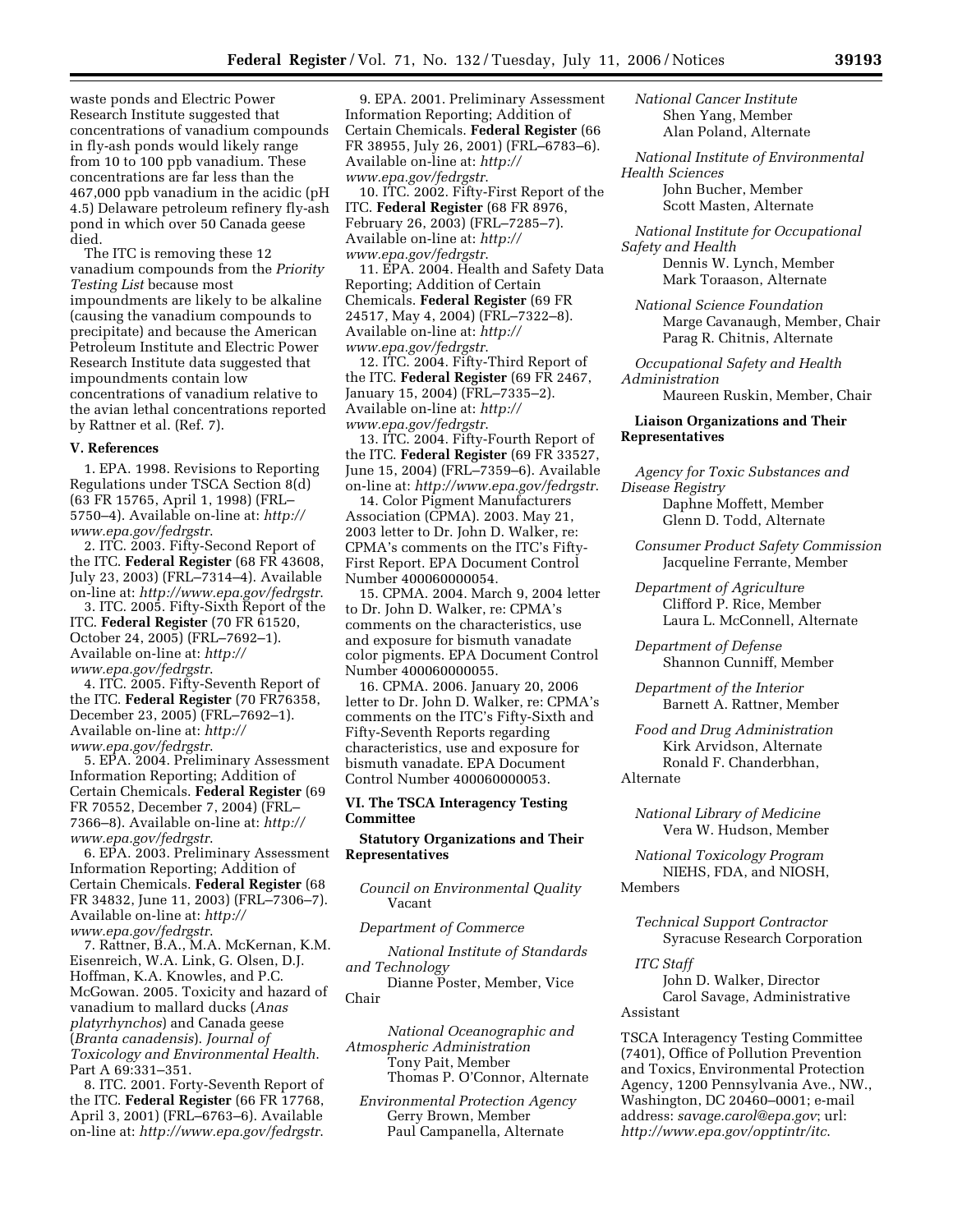| CAS No.        | TSCA Inventory name                                          |
|----------------|--------------------------------------------------------------|
| $62 - 38 - 4$  | Mercury, (acetato-.kappa.O)phenyl-                           |
| $75 - 10 - 5$  | Methane, difluoro-                                           |
| $75 - 85 - 4$  | 2-Butanol, 2-methyl-                                         |
| $77 - 98 - 5$  | Ethanaminium, N,N,N-triethyl-, hydroxide                     |
| $78 - 90 - 0$  | 1,2-Propanediamine                                           |
| $79 - 29 - 8$  | Butane, 2,3-dimethyl-                                        |
| $84 - 75 - 3$  | 1,2-Benzenedicarboxylic acid, dihexyl ester                  |
| $95 - 13 - 6$  | 1H-Indene                                                    |
| $95 - 38 - 5$  | 1H-Imidazole-1-ethanol, 2-(8-heptadecenyl)-4,5-dihydro-      |
| $95 - 96 - 5$  | 1,4-Dioxane-2,5-dione, 3,6-dimethyl-                         |
| $96 - 14 - 0$  | Pentane, 3-methyl-                                           |
| $96 - 37 - 7$  | Cyclopentane, methyl-                                        |
| $100 - 46 - 9$ | Benzenemethanamine                                           |
| $100 - 63 - 0$ | Hydrazine, phenyl-                                           |
| $106 - 36 - 5$ | Propanoic acid, propyl ester                                 |
| $107 - 51 - 7$ | Trisiloxane, octamethyl-                                     |
| $109 - 61 - 5$ | Carbonochloridic acid, propyl ester                          |
| $112 - 11 - 8$ | 9-Octadecenoic acid (9Z)-, 1-methylethyl ester               |
| $112 - 63 - 0$ | 9,12-Octadecadienoic acid (9Z,12Z)-, methyl ester            |
| $112 - 82 - 3$ | Hexadecane, 1-bromo-                                         |
| $120 - 56 - 9$ | Ethanol, 2,2'-[1,2-ethanediylbis(oxy)]bis-, dibenzoate       |
| $123 - 26 - 2$ | Octadecanamide, N,N'-1,2-ethanediylbis[12-hydroxy-           |
| $123 - 76 - 2$ | Pentanoic acid, 4-oxo-                                       |
| $126 - 71 - 6$ | Phosphoric acid, tris(2-methylpropyl) ester                  |
| $126 - 83 - 0$ | 1-Propanesulfonic acid, 3-chloro-2-hydroxy-, monosodium salt |
| $141 - 05 - 9$ | 2-Butenedioic acid (2Z)-, diethyl ester                      |
| $142 - 31 - 4$ | Sulfuric acid, monooctyl ester, sodium salt                  |
| $143 - 08 - 8$ | 1-Nonanol                                                    |
| $144 - 49 - 0$ | Acetic acid, fluoro-                                         |
| $150 - 46 - 9$ | Boric acid (H3BO3), triethyl ester                           |
| $288 - 32 - 4$ | 1H-Imidazole                                                 |
| $302 - 01 - 2$ | Hydrazine                                                    |
| $383 - 63 - 1$ | Acetic acid, trifluoro-, ethyl ester                         |
| $408 - 35 - 5$ | Hexadecanoic acid, sodium salt                               |
| $409 - 21 - 2$ | Silicon carbide (SiC)                                        |
| $463 - 40 - 1$ | 9,12,15-Octadecatrienoic acid, (9Z,12Z,15Z)-                 |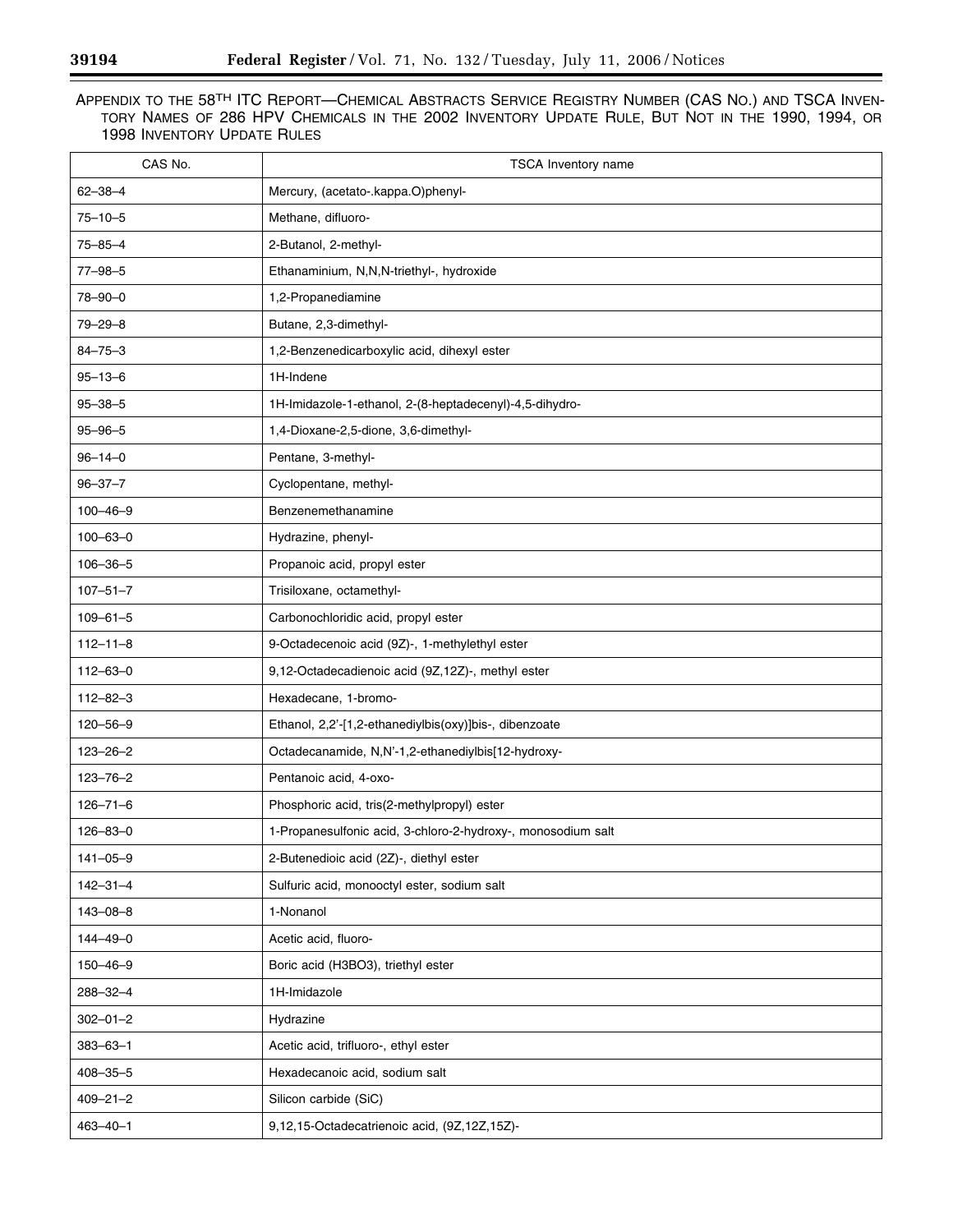| CAS No.         | TSCA Inventory name                                              |
|-----------------|------------------------------------------------------------------|
| $505 - 52 - 2$  | Tridecanedioic acid                                              |
| $506 - 12 - 7$  | Heptadecanoic acid                                               |
| $506 - 30 - 9$  | Eicosanoic acid                                                  |
| $513 - 53 - 1$  | 2-Butanethiol                                                    |
| 540-88-5        | Acetic acid, 1,1-dimethylethyl ester                             |
| $544 - 64 - 9$  | 9-Tetradecenoic acid, (9Z)-                                      |
| $578 - 54 - 1$  | Benzenamine, 2-ethyl-                                            |
| $585 - 88 - 6$  | D-Glucitol, 4-O-.alpha.-D-glucopyranosyl-                        |
| 590-29-4        | Formic acid, potassium salt                                      |
| $618 - 88 - 2$  | 1,3-Benzenedicarboxylic acid, 5-nitro-                           |
| $624 - 48 - 6$  | 2-Butenedioic acid (2Z)-, dimethyl ester                         |
| 629-25-4        | Dodecanoic acid, sodium salt                                     |
| 678-39-7        | 1-Decanol, 3,3,4,4,5,5,6,6,7,7,8,8,9,9,10,10,10-heptadecafluoro- |
| 764-85-2        | Nonanoyl chloride                                                |
| $812 - 00 - 0$  | Phosphoric acid, monomethyl ester                                |
| $822 - 12 - 8$  | Tetradecanoic acid, sodium salt                                  |
| $867 - 13 - 0$  | Acetic acid, (diethoxyphosphinyl)-, ethyl ester                  |
| $1191 - 15 - 7$ | Aluminum, hydrobis(2-methylpropyl)-                              |
| 1326-85-8       | C.I. Sulphur Black 2                                             |
| $1327 - 41 - 9$ | Aluminum chloride, basic                                         |
| $1327 - 53 - 3$ | Arsenic oxide (As2O3)                                            |
| 1344-08-7       | Sodium sulfide (Na2(Sx))                                         |
| 1477-55-0       | 1,3-Benzenedimethanamine                                         |
| $1515 - 72 - 6$ | 1H-Isoindole-1,3(2H)-dione, 2-butyl-                             |
| 1559-35-9       | Ethanol, 2-[(2-ethylhexyl)oxy]-                                  |
| 1873-88-7       | Trisiloxane, 1,1,1,3,5,5,5-heptamethyl-                          |
| 2043-57-4       | Octane, 1,1,1,2,2,3,3,4,4,5,5,6,6-tridecafluoro-8-iodo-          |
| 2091-29-4       | 9-Hexadecenoic acid                                              |
| 2155-70-6       | Stannane, tributyl[(2-methyl-1-oxo-2-propenyl)oxy]-              |
| 2224-33-1       | 2-Butanone, O,O',O"-(ethenylsilylidyne)trioxime                  |
| 2226-96-2       | 1-Piperidinyloxy, 4-hydroxy-2,2,6,6-tetramethyl-                 |
| 2425-77-6       | 1-Decanol, 2-hexyl-                                              |
| 2475-46-9       | C.I. Disperse Blue 3                                             |
| 2579-20-6       | 1,3-Cyclohexanedimethanamine                                     |
| 2627-95-4       | Disiloxane, 1,3-diethenyl-1,1,3,3-tetramethyl-                   |
| $2752 - 17 - 2$ | Ethanamine, 2,2'-oxybis-                                         |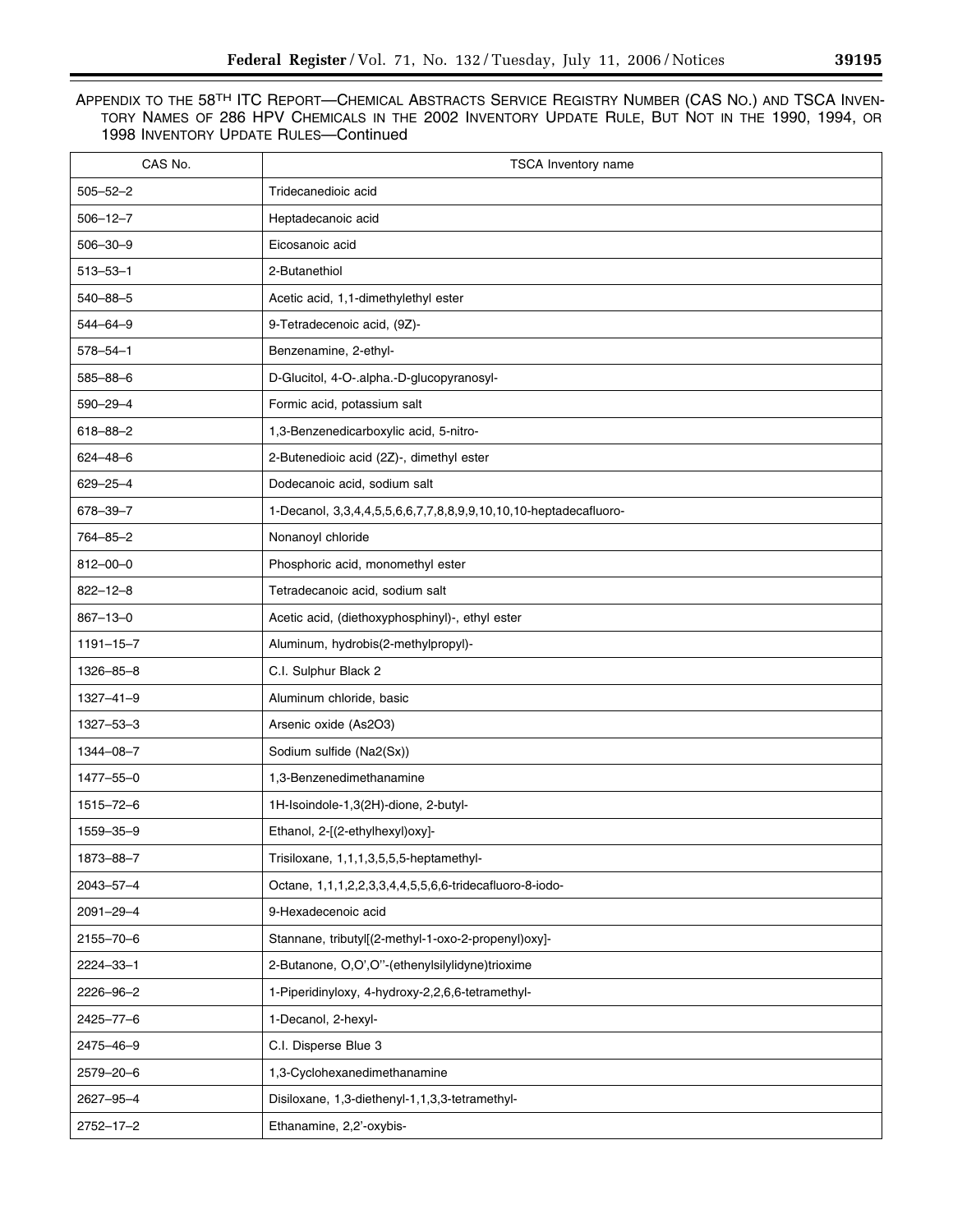| CAS No.          | TSCA Inventory name                                                            |
|------------------|--------------------------------------------------------------------------------|
| 3547-33-9        | Ethanol, 2-(octylthio)-                                                        |
| $3741 - 80 - 8$  | 2-Benzothiazolesulfenamide, N-(2-benzothiazolylthio)-N-(1,1-dimethylethyl)-    |
| $3811 - 73 - 2$  | 2-Pyridinethiol, 1-oxide, sodium salt                                          |
| 3990-03-2        | 2-Butenedioic acid (2Z)-, monoethyl ester                                      |
| 4455-26-9        | 1-Octanamine, N-methyl-N-octyl-                                                |
| 4638-03-3        | 2-Propanol, 1-chloro-3-(2-propenyloxy)-                                        |
| 4986-89-4        | 2-Propenoic acid, 2,2-bis[[(1-oxo-2-propenyl)oxy]methyl]-1,3-propanediyl ester |
| 5146-66-7        | 2,6-Octadienenitrile, 3,7-dimethyl-                                            |
| 5285-60-9        | Benzenamine, 4,4'-methylenebis[N-(1-methylpropyl)-                             |
| $5329 - 14 - 6$  | Sulfamic acid                                                                  |
| 5444-75-7        | Benzoic acid, 2-ethylhexyl ester                                               |
| 5719-73-3        | Thiosulfuric acid (H2S2O3), S,S'-1,6-hexanediyl ester, disodium salt           |
| 5964-35-2        | Glycine, N,N'-1,2-ethanediylbis[N-(carboxymethyl)-, tetrapotassium salt        |
| $5973 - 71 - 7$  | Benzaldehyde, 3,4-dimethyl-                                                    |
| $7173 - 51 - 5$  | 1-Decanaminium, N-decyl-N,N-dimethyl-, chloride                                |
| 7320-34-5        | Diphosphoric acid, tetrapotassium salt                                         |
| 7440-36-0        | Antimony                                                                       |
| 7585-39-9        | .beta.-Cyclodextrin                                                            |
| 7647-10-1        | Palladium chloride (PdCl2)                                                     |
| 7647-14-5        | Sodium chloride (NaCl)                                                         |
| 7681-49-4        | Sodium fluoride (NaF)                                                          |
| $7758 - 11 - 4$  | Phosphoric acid, dipotassium salt                                              |
| 7782-44-7        | Oxygen                                                                         |
| 8006-90-4        | Oils, peppermint                                                               |
| $9003 - 27 - 4$  | 1-Propene, 2-methyl-, homopolymer                                              |
| 10026-04-7       | Silane, tetrachloro-                                                           |
| 10094-45-8       | 13-Docosenamide, N-octadecyl-, (13Z)-                                          |
| 10233-13-3       | Dodecanoic acid, 1-methylethyl ester                                           |
| 10420-33-4       | Butanedioic acid, acetyl-, dimethyl ester                                      |
| 10543-57-4       | Acetamide, N,N'-1,2-ethanediylbis[N-acetyl-                                    |
| $12225 - 21 - 7$ | C.I. Pigment Yellow 100                                                        |
| 12542-85-7       | Aluminum, trichlorotrimethyldi-                                                |
| 13601-19-9       | Ferrate(4-), hexakis(cyano-.kappa.C)-, tetrasodium, (OC-6-11)-                 |
| 13780-06-8       | Nitrous acid, calcium salt                                                     |
| 14117-96-5       | 1,2-Benzenedicarboxylic acid, dioctadecyl ester                                |
| 14593-46-5       | 2-Butanol, 2-methyl-, sodium salt                                              |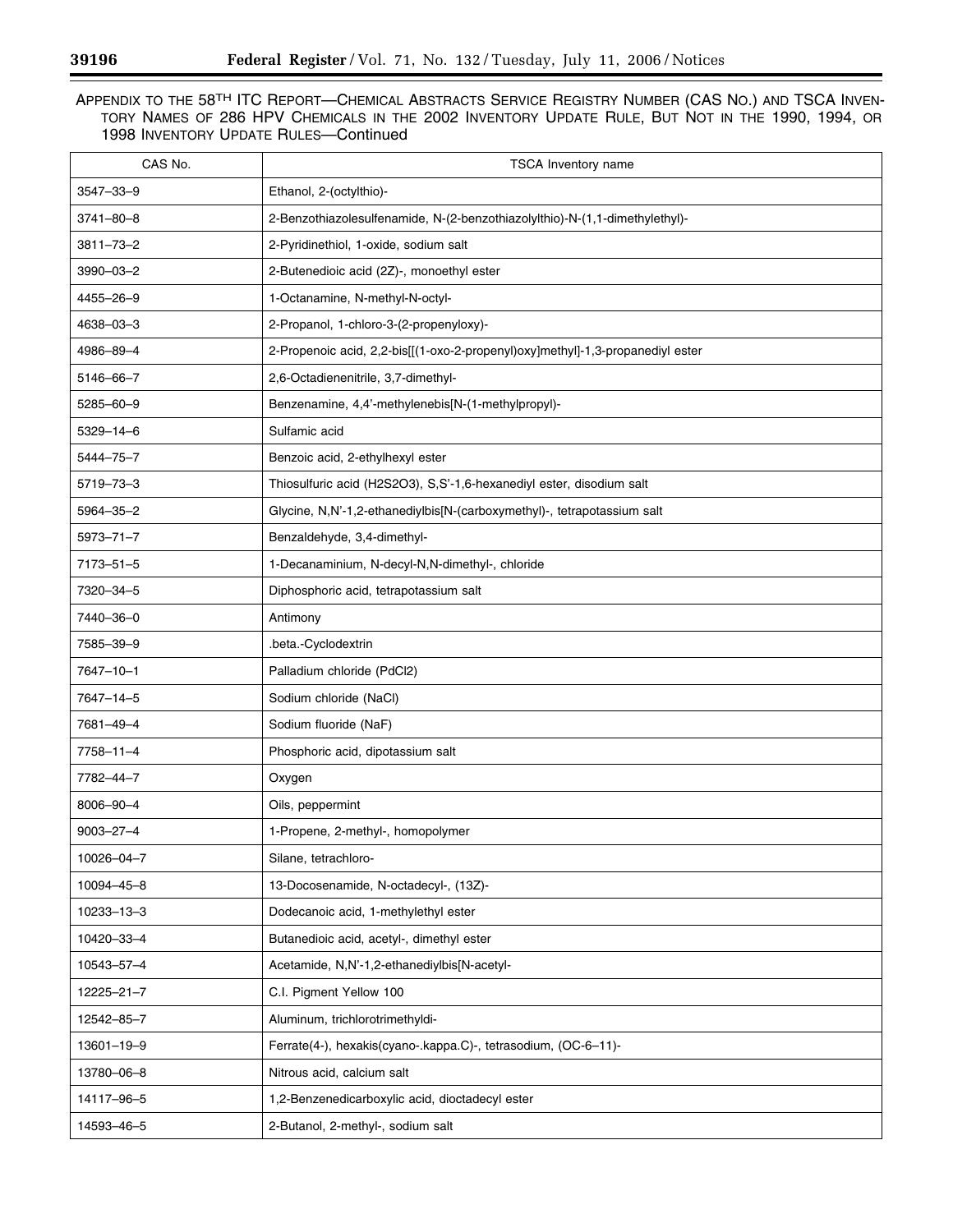| CAS No.    | <b>TSCA Inventory name</b>                                                                                                         |
|------------|------------------------------------------------------------------------------------------------------------------------------------|
| 15284-51-2 | Tetradecanoic acid, calcium salt                                                                                                   |
| 15630-89-4 | Carbonic acid disodium salt, compd. with hydrogen peroxide (H2O2) (2:3)                                                            |
| 15875-13-5 | 1,3,5-Triazine-1,3,5(2H,4H,6H)-tripropanamine, N,N,N',N',N'',N''-hexamethyl-                                                       |
| 16079-88-2 | 2,4-Imidazolidinedione, 1-bromo-3-chloro-5,5-dimethyl-                                                                             |
| 17084-02-5 | [N-[2-[bis[(carboxy-.kappa.O)methyl]amino-.kappa.N]ethyl]-N-[2-(hydroxy-.kappa.O)ethyl]glycinato(3-)-<br>Iron,<br>.kappa.Nkappa.O] |
| 17511-60-3 | 4,7-Methano-1H-inden-6-ol, 3a,4,5,6,7,7a-hexahydro-, propanoate                                                                    |
| 17852-99-2 | 2-Naphthalenecarboxylic acid, 4-[(4-chloro-5-methyl-2-sulfophenyl)azo]-3-hydroxy-, calcium salt (1:1)                              |
| 21282-97-3 | Butanoic acid, 3-oxo-, 2-[(2-methyl-1-oxo-2-propenyl)oxy]ethyl ester                                                               |
| 21645-51-2 | Aluminum hydroxide (Al(OH)3)                                                                                                       |
| 22020-14-0 | 1-Decanamine, N-methyl-N-octyl-                                                                                                    |
| 22244-16-2 | Benzenamine, 4,4'-[[4-(phenylimino)-2,5-cyclohexadien-1-ylidene]methylene]bis[N-phenyl-                                            |
| 23235-61-2 | 1,3-Propanediol, 2,2'-[oxybis(methylene)]bis[2-ethyl-                                                                              |
| 23601-39-0 | 3,6,9,12,15,18-Hexaoxaeicosane                                                                                                     |
| 24937-78-8 | Acetic acid ethenyl ester, polymer with ethene                                                                                     |
| 24969-11-7 | Formaldehyde, polymer with 1,3-benzenediol                                                                                         |
| 25038-59-9 | Poly(oxy-1,2-ethanediyloxycarbonyl-1,4-phenylenecarbonyl)                                                                          |
| 25394-13-2 | Benzenesulfonic acid, 2,2'-(1,2-ethenediyl)bis[5-amino-, sodium salt                                                               |
| 25917-35-5 | Hexanol                                                                                                                            |
| 26760-64-5 | Butene, 2-methyl-                                                                                                                  |
| 26810-06-0 | 1,3-Benzenedicarboxylic acid, polymer with 1,2-ethanediol                                                                          |
| 26836-07-7 | Benzenesulfonic acid, dodecyl-, compd. with 2-aminoethanol (1:1)                                                                   |
| 27070-58-2 | Octadecene                                                                                                                         |
| 27196-00-5 | Tetradecanol                                                                                                                       |
| 27251-68-9 | Pentadecene                                                                                                                        |
| 27344-41-8 | Benzenesulfonic acid, 2,2'-([1,1'-biphenyl]-4,4'-diyldi-2,1-ethenediyl)bis-, disodium salt                                         |
| 27458-92-0 | Isotridecanol                                                                                                                      |
| 27603-25-4 | 1,3,4-Thiadiazole, 2-(methylsulfonyl)-5-(trifluoromethyl)-                                                                         |
| 27776-01-8 | Benzene, methyl(phenylmethyl)-                                                                                                     |
| 28805-58-5 | Butanedioic acid, octenyl-                                                                                                         |
| 29225-91-0 | 1,1'-Biphenyl, tris(1-methylethyl)-                                                                                                |
| 29240-17-3 | Propaneperoxoic acid, 2,2-dimethyl-, 1,1-dimethylpropyl ester                                                                      |
| 31335-74-7 | Octanoic acid, 2,2-dimethyl-1,3-propanediyl ester                                                                                  |
| 32539-16-5 | 1,3,4-Thiadiazole, 2-(methylthio)-5-(trifluoromethyl)-                                                                             |
| 34885-03-5 | Cyclohexanemethanol, 4-methyl-                                                                                                     |
| 36443-68-2 | Benzenepropanoic acid, 3-(1,1-dimethylethyl)-4-hydroxy-5-methyl-, 1,2-ethanediylbis(oxy-2,1-ethanediyl)<br>ester                   |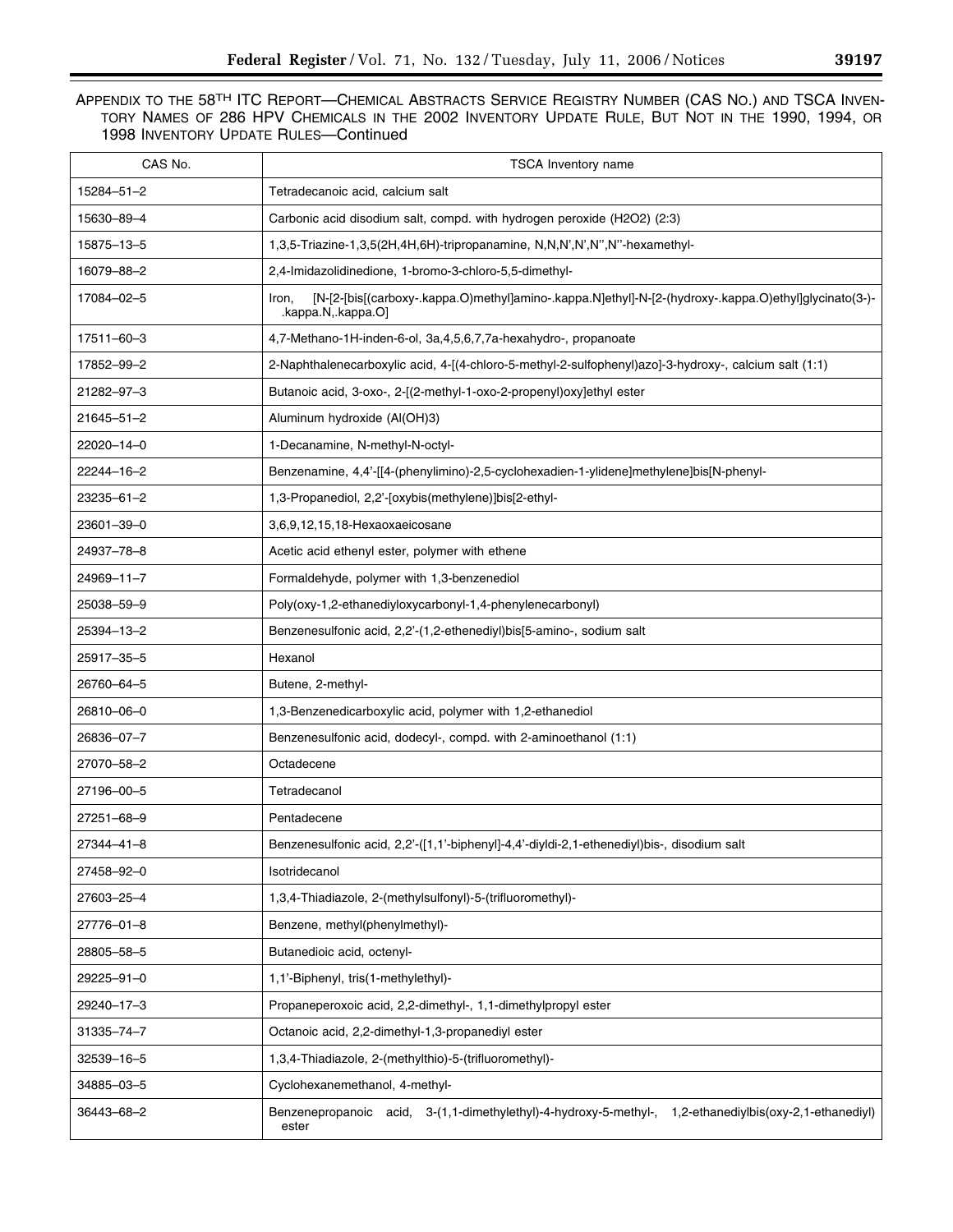| CAS No.          | <b>TSCA Inventory name</b>                                                                                                                                  |
|------------------|-------------------------------------------------------------------------------------------------------------------------------------------------------------|
| $36452 - 21 - 8$ | 1,3,5-Triazine-2,4,6(1H,3H,5H)-trione, disodium salt                                                                                                        |
| 36631-30-8       | 1,2,4-Benzenetricarboxylic acid, triisodecyl ester                                                                                                          |
| 39405-47-5       | Dextrin, reaction products with boric acid                                                                                                                  |
| 40372-66-5       | 1,2,4-Butanetricarboxylic acid, 2-phosphono-, sodium salt                                                                                                   |
| 41098-56-0       | 1,4-Benzenedisulfonic acid, 2,2'-[1,2-ethenediylbis[(3-sulfo-4,1-phenylene)imino[6-(diethylamino)-1,3,5-tri-<br>azine-4,2-diyl]imino]]bis-, hexasodium salt |
| 42482-06-4       | 2,5-Furandione, dihydro-3-(2-octenyl)-                                                                                                                      |
| 42874-63-5       | Phenol, 5-[2-chloro-4-(trifluoromethyl)phenoxy]-2-nitro-                                                                                                    |
| 51178-57-5       | Poly(oxy-1,2-ethanediyl), .alpha.-(nonylsulfophenyl)-.omega.-hydroxy-, monosodium salt                                                                      |
| 51178-75-7       | 1,3-Benzenedicarboxylic acid, 5-sulfo-, monosodium salt, compd. with 1,6-hexanediamine (1:1)                                                                |
| 54041-17-7       | Acetamide, N-(4-fluorophenyl)-2-hydroxy-N-(1-methylethyl)-                                                                                                  |
| 55107-14-7       | Pentanoic acid, 4,4-dimethyl-3-oxo-, methyl ester                                                                                                           |
| 55934-93-5       | Propanol, [2-(2-butoxymethylethoxy)methylethoxy]-                                                                                                           |
| 56000-16-9       | 2-Oxetanone, 4-(8Z)-8-heptadecenylidene-3-(7Z)-7-hexadecenyl-                                                                                               |
| 58240-57-6       | Carbamic acid, [5-isocyanato-2(or 4)-methylphenyl]-, 2-ethylhexyl ester                                                                                     |
| 60466-61-7       | Naphthalene, 1,2,3,4-tetrahydro-5-(1-phenylethyl)-                                                                                                          |
| 61788-35-0       | Butene, homopolymer, phosphosulfurized                                                                                                                      |
| 61789-60-4       | Pitch                                                                                                                                                       |
| 61789-76-2       | Amines, dicoco alkyl                                                                                                                                        |
| 61789-79-5       | Amines, bis(hydrogenated tallow alkyl)                                                                                                                      |
| 61790-47-4       | Amines, rosin alkyl                                                                                                                                         |
| 61790-62-3       | Fatty acids, coco, reaction products with N,N-dimethyl-1,3-propanediamine                                                                                   |
| 61792-31-2       | Dodecanamide, N-[3-(dimethyloxidoamino)propyl]-                                                                                                             |
| 63310-16-7       | 9-Octadecenoic acid (9Z)-, monoester with 1,2,3-propanetriol ester with boric acid (H3BO3)                                                                  |
| 64742-64-9       | Distillates (petroleum), solvent-dewaxed light naphthenic                                                                                                   |
| 65996-84-1       | Tar bases, coal, crude                                                                                                                                      |
| 66104-67-4       | 2-Butenedioic acid (2Z)-, mono[2-[2-[2-(dodecyloxy)ethoxy]ethoxy]ethyl] ester                                                                               |
| 66161-62-4       | Glycine, N-(2-hydroxyethyl)-N-[2-[(1-oxododecyl)amino]ethyl]-, monosodium salt                                                                              |
| 66469-15-6       | Isooctadecanoic acid, potassium salt                                                                                                                        |
| 67700-98-5       | Amines, C10-6-alkyldimethyl                                                                                                                                 |
| 67774-64-5       | Fatty acids, tall-oil, polymers with glycerol, isophthalic acid, maleic anhydride, pentaerythritol, phthalic anhy-<br>dride and soybean oil                 |
| 67784-90-1       | Fatty acids, coco, reaction products with 2-[(2-aminoethyl)amino]ethanol                                                                                    |
| 67806-10-4       | Tetradecanamide, N-[3-(dimethyloxidoamino)propyl]-                                                                                                          |
| 67845-80-1       | Phenol, 2,6-bis[[bis(2-hydroxyethyl)amino]methyl]-4-dodecyl-                                                                                                |
| 67846-14-4       | 1-ethyl-2-(8Z)-8-heptadecenyl-4,5-dihydro-1-[2-[[(9Z)-1-oxo-9-octadecenyl]amino]ethyl]-,<br>1H-Imidazolium,<br>ethyl sulfate                                |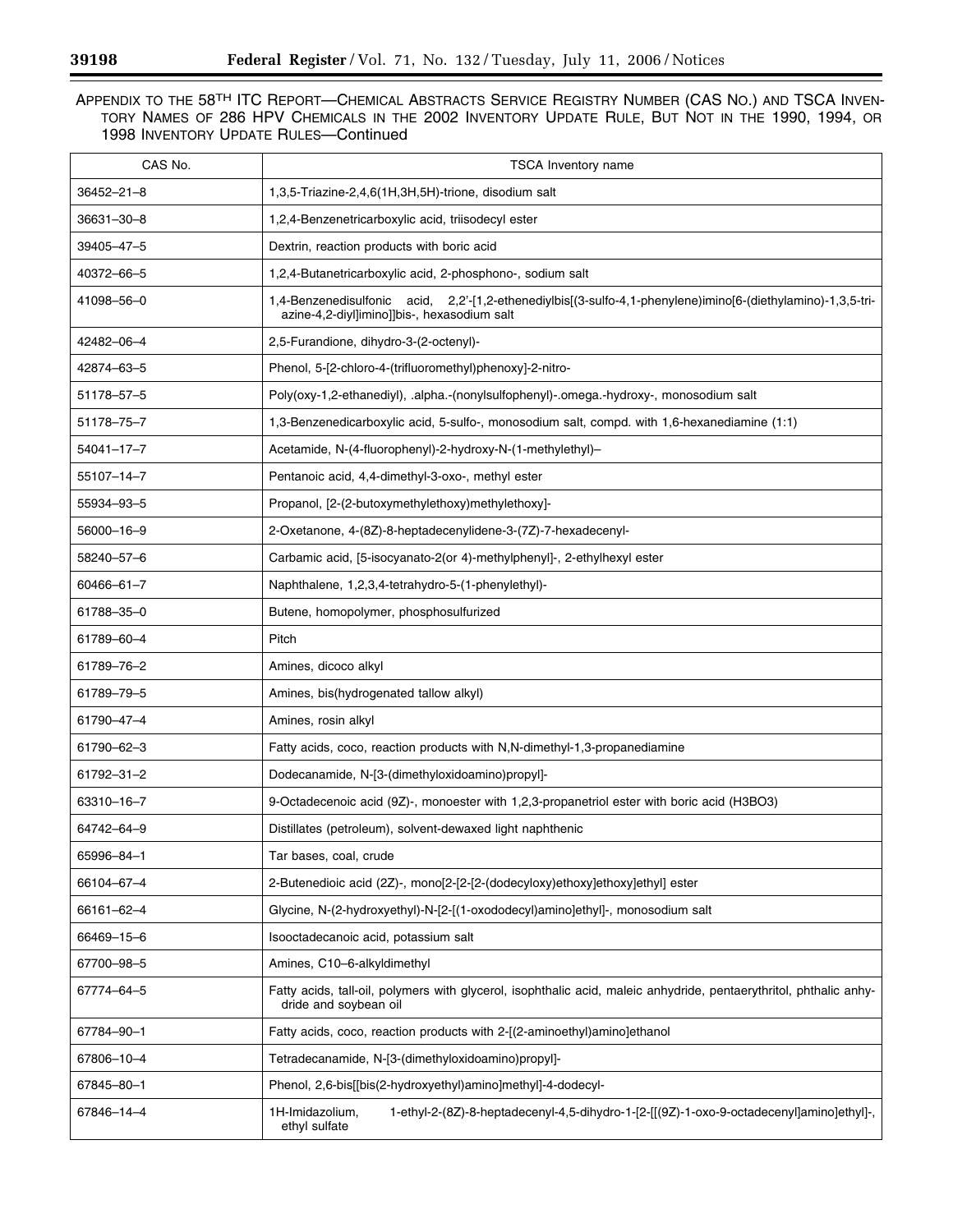| CAS No.    | <b>TSCA Inventory name</b>                                                                                         |
|------------|--------------------------------------------------------------------------------------------------------------------|
| 67859-63-6 | 9-Octadecenoic acid (9Z)-, (dimethylstannylene)bis(thio-2,1-ethanediyl) ester                                      |
| 67859-64-7 | 9,12-Octadecadienoic acid (9Z,12Z)-, (dimethylstannylene)bis(thio-2,1-ethanediyl) ester                            |
| 68002-82-4 | Fatty acids, C16-18 and C18-unsatd., compds. with diethanolamine                                                   |
| 68039-49-6 | 3-Cyclohexene-1-carboxaldehyde, 2,4-dimethyl-                                                                      |
| 68131-37-3 | Syrups, hydrolyzed starch, dehydrated                                                                              |
| 68139-89-9 | Fatty acids, tall-oil, maleated                                                                                    |
| 68140-14-7 | Tall oil, reaction products with diethylenetriamine                                                                |
| 68152-90-9 | Soybean oil, sulfurized                                                                                            |
| 68152-94-3 | Tall oil, polymd.                                                                                                  |
| 68153-57-1 | Fatty acids, tall-oil, reaction products with diethanolamine                                                       |
| 68155-67-9 | Ethanone, 1-(1,2,3,4,6,7,8,8a-octahydro-2,3,8,8-tetramethyl-2-naphthalenyl)-                                       |
| 68186-90-3 | C.I. Pigment Brown 24                                                                                              |
| 68201-20-7 | Octadecanoic acid, C12-18-alkyl esters                                                                             |
| 68333-28-8 | Distillates (petroleum), hydrodesulfurized heavy catalytic cracked                                                 |
| 68333-82-4 | Amides, coco, N-(2-hydroxypropyl)                                                                                  |
| 68389-47-9 | Phosphorodithioic acid, 2-ethylhexyl 2-methylpropyl ester                                                          |
| 68412-54-4 | Poly(oxy-1,2-ethanediyl), .alpha.-(nonylphenyl)-.omega.-hydroxy-, branched                                         |
| 68424-59-9 | Glycerides, C14-22 and C16-22-unsatd.                                                                              |
| 68476-47-1 | Hydrocarbons, C2-6, C6-8 catalytic reformer                                                                        |
| 68477-30-5 | Distillates (petroleum), catalytic reformer fractionator residue, intermediate-boiling                             |
| 68477-96-3 | Gases (petroleum), hydrogen absorber off                                                                           |
| 68512-61-8 | Residues (petroleum), heavy coker and light vacuum                                                                 |
| 68517-09-9 | Ethanone, 1-(2-hydroxy-5-tert-nonylphenyl)-, oxime                                                                 |
| 68526-49-8 | Fatty acids, tallow, esters with polyethylene glycol mono-Me ether                                                 |
| 68527-24-2 | Naphtha (petroleum), light steam-cracked arom., C5-12 cycloalkadiene fraction, polymers                            |
| 68603-16-7 | Alcohols, C12-18, distn. residues                                                                                  |
| 68608-64-0 | Acetic acid, chloro-, reaction products with 2-heptyl-4,5-dihydro-1H-imidazole-1-ethanol and sodium hydrox-<br>ide |
| 68608-79-7 | Benzenamine, N-phenyl-, (tripropenyl) derivs.                                                                      |
| 68648-86-2 | Benzene, C4-16-alkyl derivs.                                                                                       |
| 68648-89-5 | Benzene, ethenyl-, polymer with 2-methyl-1,3-butadiene, hydrogenated                                               |
| 68649-44-5 | Ethanol, 2-amino-, reaction products with ammonia, by-products from, phosphonomethylated                           |
| 68783-09-5 | Naphtha (petroleum), catalytic cracked light distd.                                                                |
| 68784-25-8 | Phenol, dodecyl-, sulfurized, carbonates, calcium salts                                                            |
| 68815-17-8 | Tall oil, polymd., oxidized                                                                                        |
| 68909-76-2 | Ethanol, 2,2'-oxybis-, reaction products with ammonia, fractionation forecuts                                      |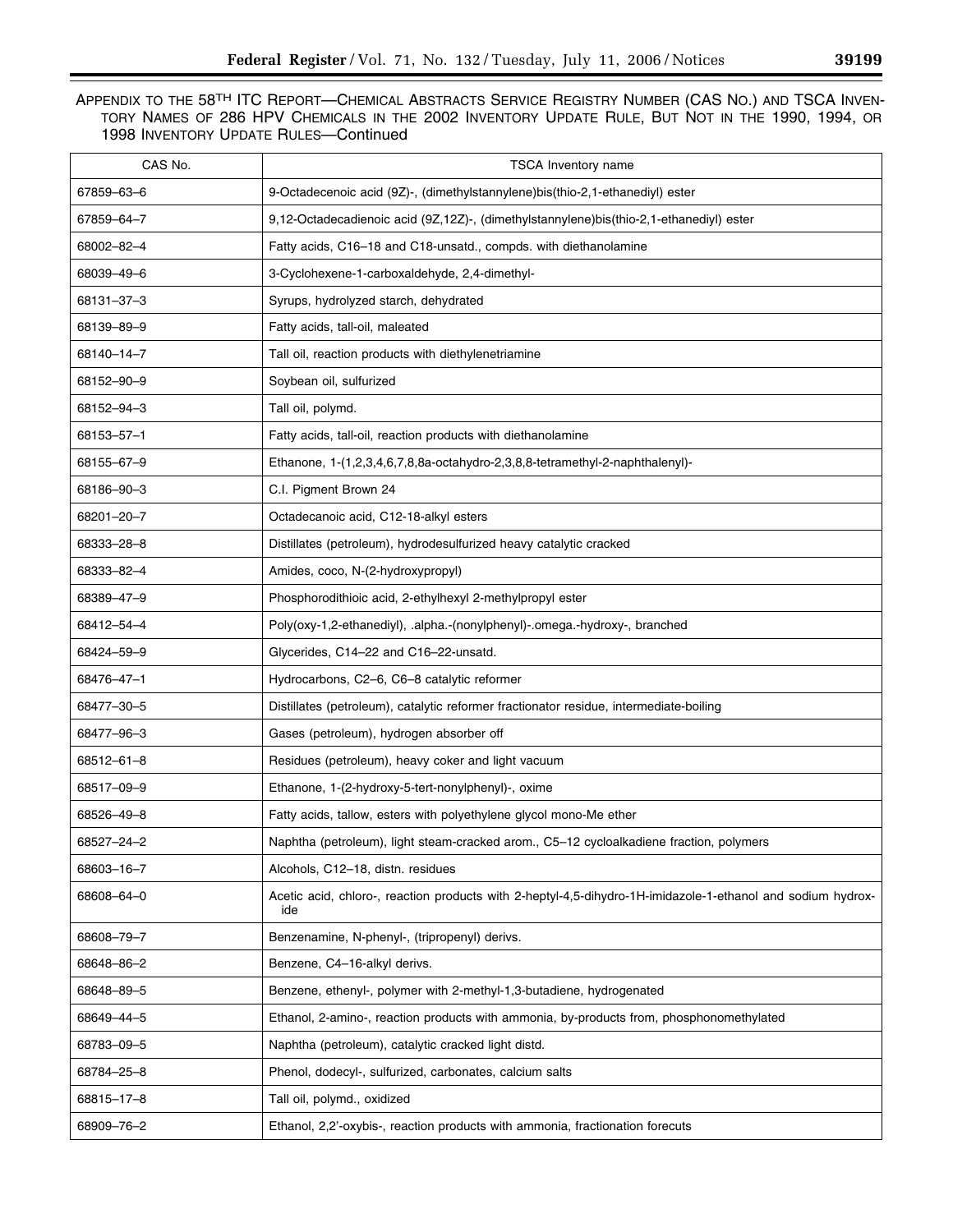$\equiv$ 

| CAS No.          | <b>TSCA Inventory name</b>                                                                                                                                       |
|------------------|------------------------------------------------------------------------------------------------------------------------------------------------------------------|
| 68910-94-1       | Fatty acids, tall-oil, sesquiesters with sorbitol                                                                                                                |
| 68911-79-5       | Amines, N-tallow alkyltripropylenetetra-                                                                                                                         |
| 68911-83-1       | Fatty acids, tall-oil, reaction products with formaldehyde and N-(9Z)-9-octadecenyl-1,3-propanediamine                                                           |
| 68911-87-5       | Quaternary ammonium compounds, bis(hydrogenated tallow alkyl)dimethyl, salts with montmorillonite<br>((Al1.33-1.67Mg0.33-0.67)(Ca0-1Na0-1)0.33Si4(OH)2O10.xH2O)) |
| 68937-40-6       | Phenol, isobutylenated, phosphate (3:1)                                                                                                                          |
| 68951-72-4       | 2-Propanol, 1,1'-iminobis-, N-tallow alkyl derivs.                                                                                                               |
| 68953-28-6       | Fatty acids, tall-oil, compds. with diisopropanolamine                                                                                                           |
| 68956-74-1       | Polyphenyls, quater- and higher, partially hydrogenated                                                                                                          |
| 69669-44-9       | Benzenesulfonic acid, C10-14-alkyl derivs., sodium salts                                                                                                         |
| 70528-83-5       | Benzenesulfonic acid, dodecyl-, branched, calcium salts                                                                                                          |
| 70571-81-2       | 2-Anthracenesulfonic acid, 4-[[3-(acetylamino)phenyl]amino]-1-amino-9,10-dihydro-9,10-dioxo-, monosodium<br>salt                                                 |
| 71302-83-5       | Hydrocarbons, C9-unsatd., polymd.                                                                                                                                |
| 72230-74-1       | Fatty acids, tall-oil, compds. with triethylenetetramine                                                                                                         |
| 72245-14-8       | Fats and Glyceridic oils, vegetable, residues, sulfurized                                                                                                        |
| 73049-41-9       | Fatty acids, tall-oil, polymers with pentaethylenehexamine, tetraethylenepentamine and triethylenetetramine,<br>ethoxylated                                      |
| 75444-69-8       | Amines, C16-22-alkyldimethyl                                                                                                                                     |
| 89415-87-2       | 2,4-Imidazolidinedione, 1,3-dichloro-5-ethyl-5-methyl-                                                                                                           |
| 90218-35-2       | Benzenesulfonic acid, dodecyl-, branched, compds. with 2-propanamine                                                                                             |
| 91081-53-7       | Rosin, reaction products with formaldehyde                                                                                                                       |
| 91458-42-3       | Benzoic acid, 2-[4-[ethyl(3-methylbutyl)amino]-2-hydroxybenzoyl]-                                                                                                |
| $91672 - 41 - 2$ | Phenol, 2-nonyl-, branched                                                                                                                                       |
| 91745-56-1       | Amines, tallow alkyl, hydrochlorides                                                                                                                             |
| 91745-58-3       | Amines, N-tallow alkyltrimethylenedi-, hydrochlorides                                                                                                            |
| 92062-09-4       | Slack wax (petroleum), hydrotreated                                                                                                                              |
| 93820-54-3       | Benzenesulfonic acid, di-C10-18-alkyl derivs.                                                                                                                    |
| 94108-97-1       | 2-Propenoic acid, 2-[[2,2-bis[[(1-oxo-2-propenyl)oxy]methyl]butoxy]methyl]-2-ethyl-1,3-propanediyl ester                                                         |
| 97592-76-2       | Hexadecanol, branched                                                                                                                                            |
| 99636-32-5       | 2-Propanamine, 1-methoxy-, (2S)-                                                                                                                                 |
| 100765-57-9      | Pyridinium, 1-(phenylmethyl)-, alkyl derivs., chlorides                                                                                                          |
| 111109-77-4      | Propane, oxybis[methoxy-                                                                                                                                         |
| 111497-86-0      | 2-Propenoic acid, (1-methyl-1,2-ethanediyl)bis[oxy(methyl-2,1-ethanediyl)] ester, reaction products with<br>diethylamine                                         |
| 120962-03-0      | Canola oil                                                                                                                                                       |
| 121776-57-6      | Oxazolidine, 3-(dichloroacetyl)-5-(2-furanyl)-2,2-dimethyl-, (5R)-                                                                                               |
| 127883-08-3      | Benzene, diethenyl-, polymer with 2-methyl-1,3-butadiene, hydrogenated                                                                                           |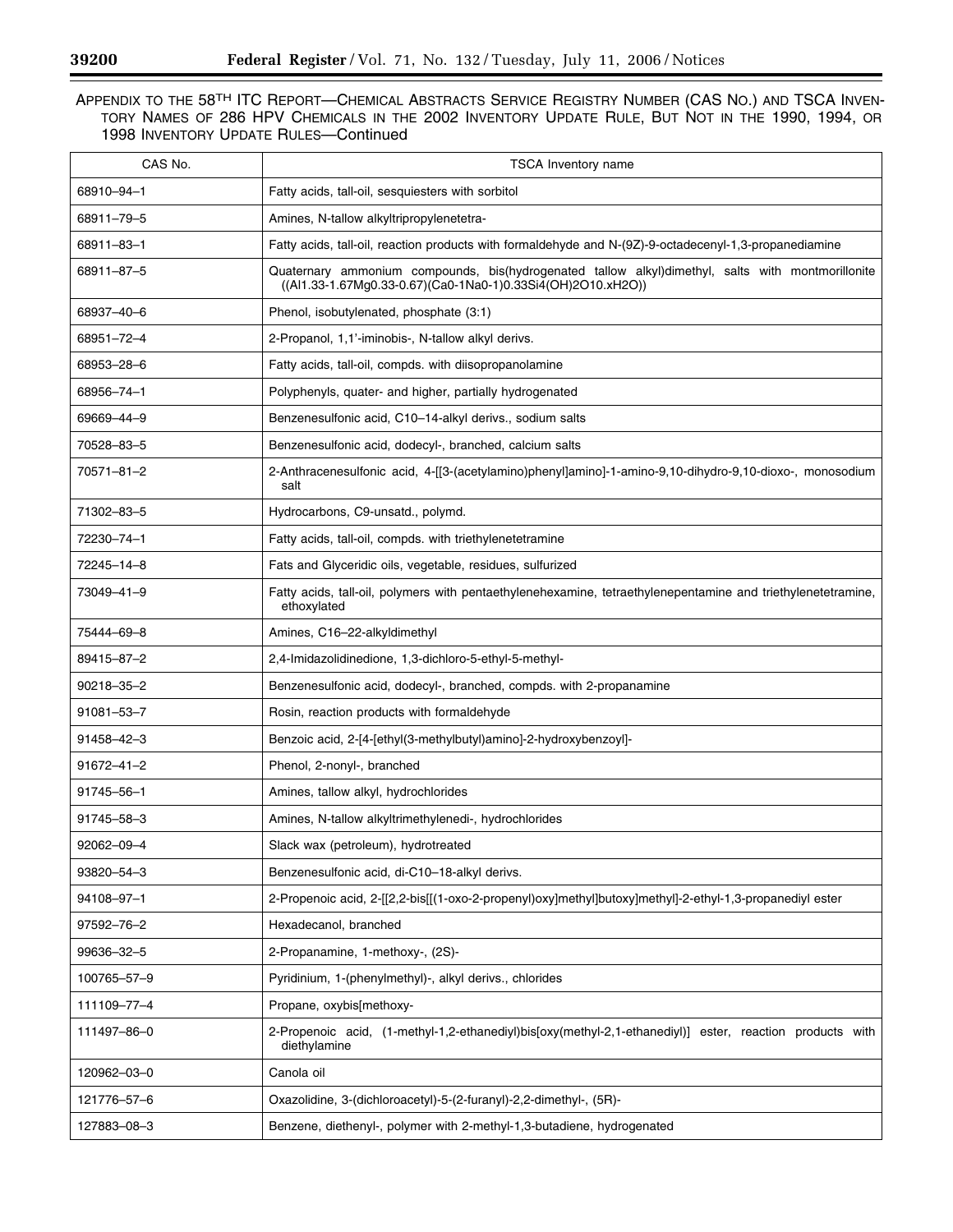| CAS No.     | <b>TSCA Inventory name</b>                                                                                                             |
|-------------|----------------------------------------------------------------------------------------------------------------------------------------|
| 128973-77-3 | Undecanol, branched and linear                                                                                                         |
| 129757-67-1 | Decanedioic acid, bis(2,2,6,6-tetramethyl-4-piperidinyl) ester, reaction products with tert-Bu hydroperoxide<br>and octane             |
| 132739-31-2 | Propanol, [2-(1,1-dimethylethoxy)methylethoxy]-                                                                                        |
| 132778-08-6 | D-Glucopyranose, oligomeric, C9-11-alkyl glycosides                                                                                    |
| 138879-94-4 | 1,2-Ethanediaminium, N,N'-bis[2-[bis(2-hydroxyethyl)methylammonio]ethyl]-N,N'-bis(2-hydroxyethyl)-N,N'-di-<br>methyl-, tetrachloride   |
| 144348-87-8 | Asphaltenes (gilsonite)                                                                                                                |
| 144348-88-9 | Pitch, gilsonite                                                                                                                       |
| 146289-35-2 | Hexanoic acid, 3,5,5-trimethyl-, mixed esters with 2-methylbutanoicacid, 3-methylbutanoic acid, pentaeryth-<br>ritol and valeric acid  |
| 148520-85-8 | Benzene, mono-C10–13-alkyl derivs., fractionation bottoms, heavy ends, sulfonated, barium salts                                        |
| 151552-15-7 | Syrups, hydrolyzed starch, reaction products with glyoxal                                                                              |
| 151789-06-9 | 1-Propanamine, 3-(C11-14-isoalkyloxy) derivs., C13-rich                                                                                |
| 151789-07-0 | 1,3-Propanediamine, N-[3-(C11-14-isoalkyloxy)propyl] derivs., C13-rich                                                                 |
| 151789-08-1 | 1,3-Propanediamine, N-[3-(C11-14-isoalkyloxy)propyl] derivs., C13-rich, acetates                                                       |
| 151789-09-2 | Propanenitrile, 3-(C11–14-isoalkyloxy) derivs., C13-rich                                                                               |
| 151789-10-5 | Propanenitrile, 3-amino-, N-[3-(C11-14-isoalkyloxy)propyl] derivs., C13-rich                                                           |
| 156105-29-2 | Benzene, mono-C20-24-alkyl derivs.                                                                                                     |
| 170557-43-4 | Boric acid (H3BO3), reaction products with diethylene glycol and polyethylene glycol mono-Me ether                                     |
| 171263-25-5 | Cashew, nutshell liq., glycidyl ethers                                                                                                 |
| 173010-79-2 | Quaternary ammonium compounds, coco alkyl(2,3-dihydroxypropyl)dimethyl, 3-phosphates<br>(esters),<br>chlorides, sodium salts           |
| 174125-95-2 | Fatty acids, C16-18 and C18-unsatd., branched and linear, Me esters                                                                    |
| 178603-63-9 | Gas oils (petroleum), vacuum, hydrocracked, hydroisomerized, hydrogenated, C10-25                                                      |
| 181028-79-5 | Phosphoric trichloride, reaction products with bisphenol A and phenol                                                                  |
| 193635-82-4 | Ethanaminium, 2-hydroxy-N-(2-hydroxyethyl)-N,N-dimethyl-, diesters with C16-18 and C18-unsatd. fatty<br>acids, Me sulfates             |
| 202075-32-9 | Heptadecanol, branched                                                                                                                 |
| 203588-70-9 | 1-Propene, hydroformylation products, by-products from, distn. residues                                                                |
| 203588-71-0 | Ethene, hydroformylation products, by-products from, distn. residues                                                                   |
| 206072-38-0 | Piperazine, polymer with 1,1'-methylenebis[isocyanatobenzene], methyloxirane and oxirane, polyethylene<br>givcol mono-Me ether-blocked |
| 206072-39-1 | Oxirane, methyl-, polymer with 1,1'-methylenebis[isocyanatobenzene]and oxirane, polyethylene glycol mono-<br>Me ether-blocked          |
| 207692-02-2 | [2,2'-Bi-1H-indole]-3,3'-diol, potassium sodium salt                                                                                   |
| 210920-40-4 | Tin, Bu 1-dodecanethiol 2-mercaptoethanol thioxo complexes                                                                             |
| 211578-04-0 | Benzene, 1,1'-ethylidenebis-, isopropylated, distn. residues                                                                           |
| 216977-01-4 | Solvent naphtha (petroleum), heavy arom., middle fraction, reaction products with 1-butene, distn. residues                            |